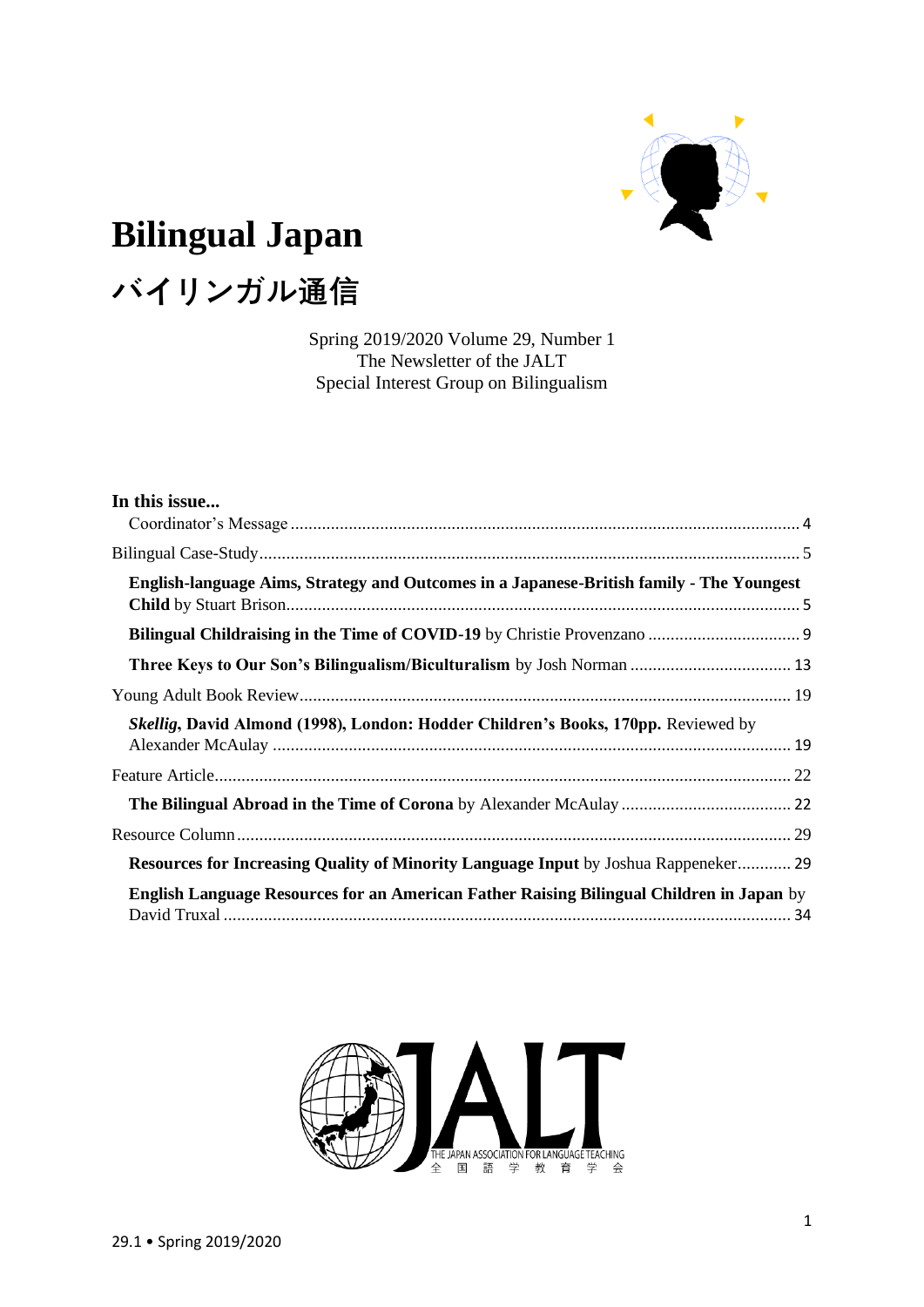## Bilingualism SIG Decision-Making Team

| Coordinator<br>会長<br>Alexandra Shaitan<br>alexshaitan@yahoo.co<br>m                     | <b>Treasurer</b><br>会計<br><b>Tim Pritchard</b><br>timnosuke@hotmai<br>1.com                       | Director of<br><b>Membership</b><br>会員書記<br><b>Blake Turnbull</b><br>blaketurnbull@hotma<br>il.com | 計画推進委員<br>Diane Lamb<br>ail.com            | <b>Director of Program</b><br>dianelamb.ohiojapan@gm                                                             |
|-----------------------------------------------------------------------------------------|---------------------------------------------------------------------------------------------------|----------------------------------------------------------------------------------------------------|--------------------------------------------|------------------------------------------------------------------------------------------------------------------|
| <b>Publicity Officer</b><br>広報担当<br>Lauren Landsberry<br>laurenlandsberry@gma<br>il.com | Director of<br><b>Publications</b><br>広報委員長<br>Stephen M. Ryan<br>stephen05summer<br>@yahoo.com   | <b>Journal Editor</b><br>ジャーナル編集者<br>Stephen M. Ryan<br>stephen05summer<br>@yahoo.com              | <b>Newsletter Editor</b><br>Risa Hiramatsu | ニュースレター編集者<br>e18d1101@soka-u.jp                                                                                 |
| <b>Additional SIG Officers</b>                                                          |                                                                                                   |                                                                                                    |                                            |                                                                                                                  |
| Member-at-large<br>庶務委員<br>Vacant                                                       | <b>International Liaison</b><br>国際仲介委員<br>Masae Takeuchi<br>masae.takeucki@vu.edu.au              | <b>Directors of Newsletter</b><br>Distribution / 通信配<br>Sorrell Yue<br>yue079650@gmail.com         |                                            | Regular<br>Column<br>Editors/<br>通信編集員<br>Alec McAulay,<br>Ron Murphy,<br>Christie,<br>Provenzano,<br>Diane Lamb |
| <b>Website Editor</b><br>ウェブサイト編集者<br>Lance Stilp<br>lancestilp@gmail.com               | <b>Bilingjp Listowner</b><br>Bilingjp リストオーナー<br>Stephen M. Ryan<br>stephen05summer<br>@yahoo.com | <b>York Weatherford</b><br>yorkweatherford@gmail.com                                               |                                            | <b>Proofreading:</b><br><b>Josh Norman</b>                                                                       |

# **Contribute to** *Bilingual Japan*

*Bilingual Japan* is the official newsletter of the Bilingualism Special Interest Group (B-SIG) of the Japan Association for Language Teaching (JALT). The purpose of this publication is to provide B-SIG members with articles and reports about bilingualism research and bilingual child-raising in Japan. *Bilingual Japan* also provides information about recent B-SIG activities.

**The content of this newsletter depends on contributions from its readers.** All SIG members and other interested parties are invited to submit articles or reports for inclusion in these pages. Start by writing about your family's experience or something about bilingual parenting that concerns you. Even if you feel that what you have to say is trivial, there is always someone who will be interested. Everyone has a story to tell, and we look forward to hearing yours.

## **Regular Columns**

•Consult the description at the top of each of the Regular Columns in this issue. •Length: 1500 - 3000 words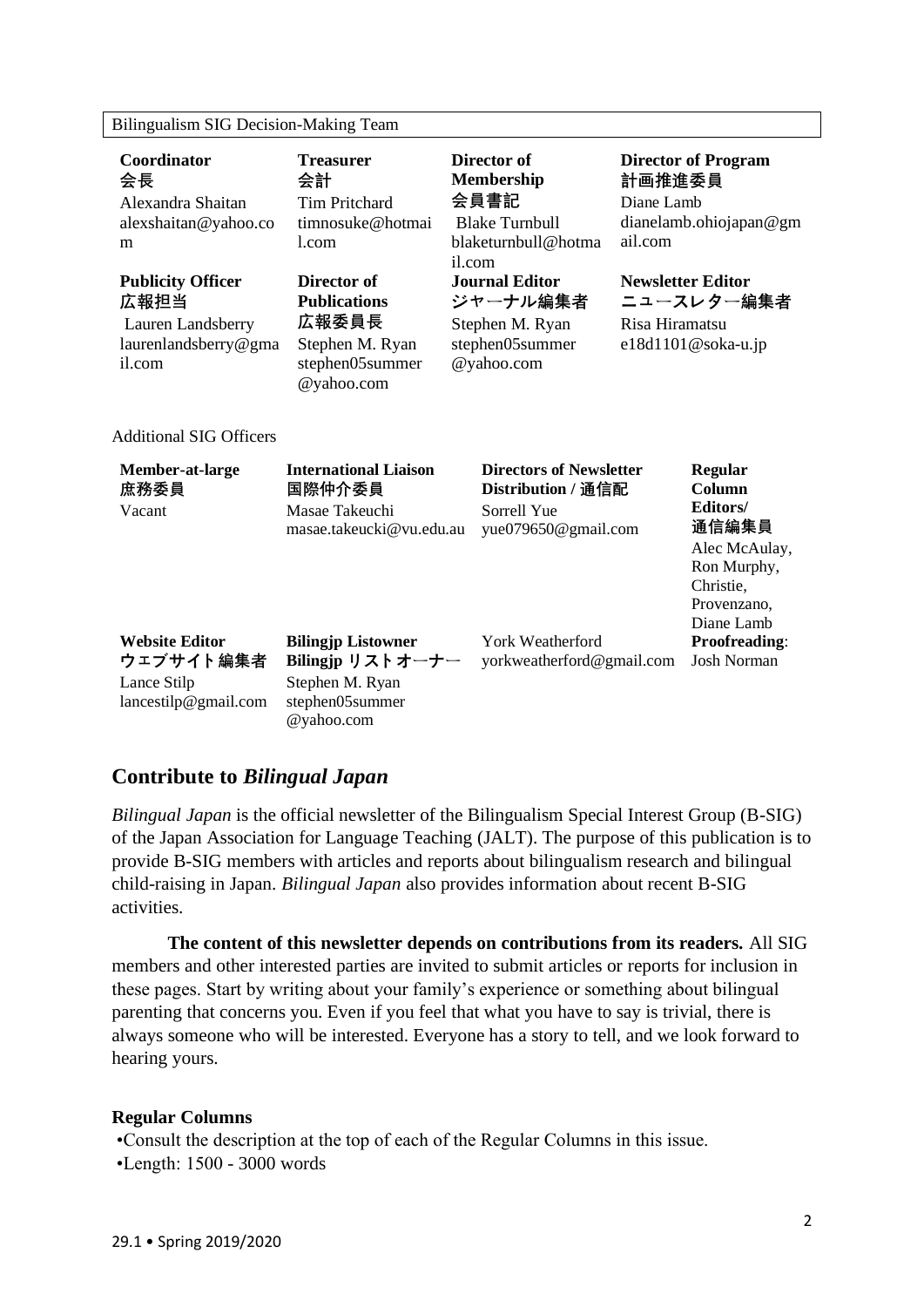•Submit articles to the respective column editors.

## **Feature Articles**

•These articles are longer and/or deal with topics not covered by the Regular Columns.

- •Length: Up to 3,000 words or longer.
- •Submit articles to the editor at e18d1101@soka-u.jp

## **DEADLINE FOR THE NEXT ISSUE: September 15th**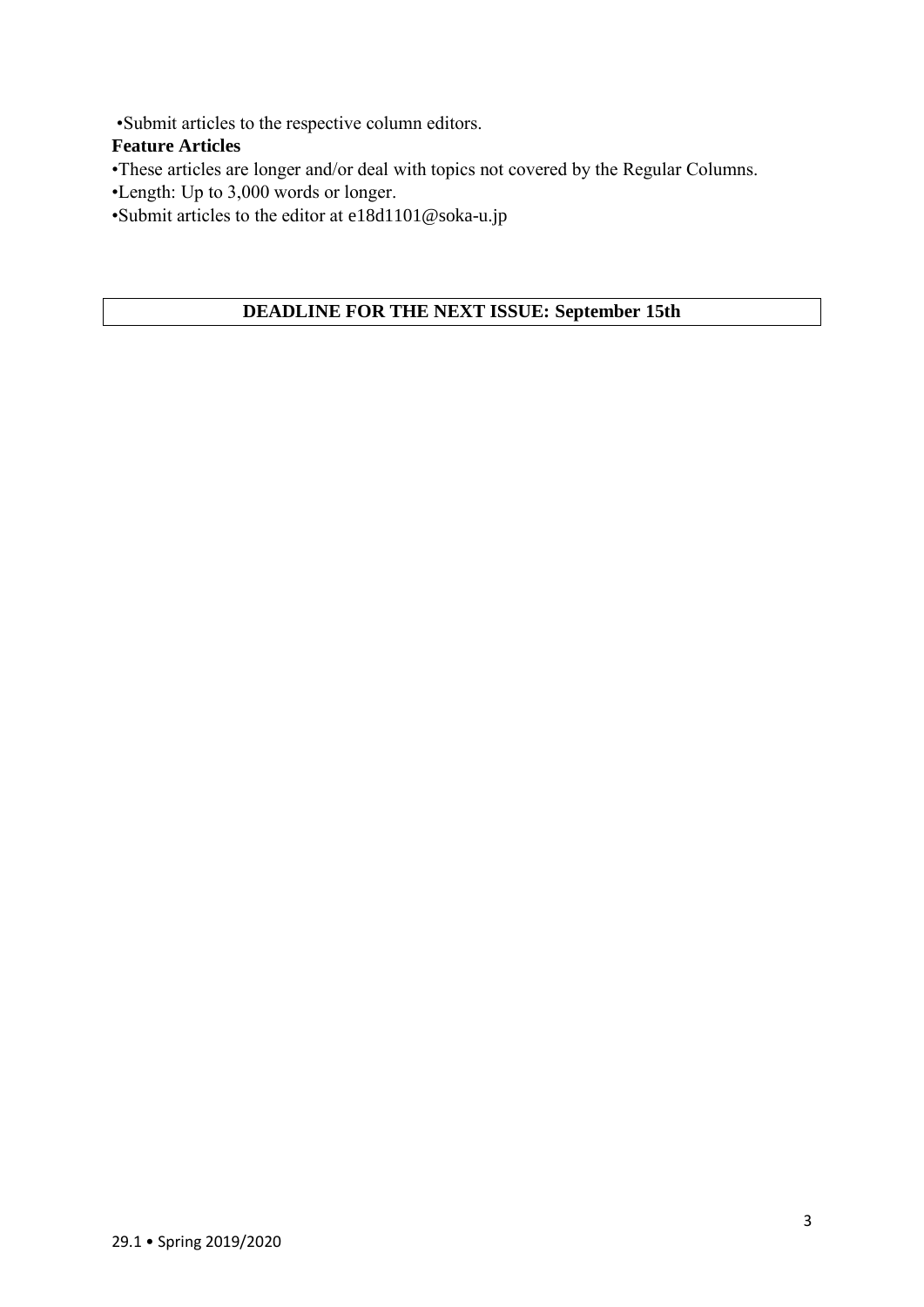<span id="page-3-0"></span>Coordinator's Message Dear Bilingualism SIG members!

Hope this message finds you and your loved ones well despite the unfortunate global impact of the COVID-19 pandemic. Please do keep safe and healthy wherever you are.

As you are already aware, **PANSIG 2020** was to be held at University of Niigata Prefecture in Niigata City on May 30-31, 2020, but due to concerns over the Coronavirus pandemic, the conference has been **cancelled**. However, **PANSIG 2020: Presentations available online from June 20th, 2020.**  Please do check the information related to online presentations by following the link ( <https://pansig.org/> ).

## *BILINGUALISM SIG FORUM ONLINE!*

**Due to the current global health pandemic regarding COVID-19, the 2020 PanSIG conference will be held asynchronously online! Fittingly, the topic of our BSIG forum this year will deal with how bilingual/multilingual families are coping during this crisis! Our forum will include four Pecha Kucha-style presentations from university lecturers and families raising bilingual children in Japan. The first will be from Christie Provenzano, regarding the results of an informal survey she conducted online, followed by three reflections from local families. All presentations will be hosted on the PanSIG2020 YouTube channel! We hope all of our members are healthy, safe, and strong - and have been able to find successful strategies for coping during this turbulent time as well!**

**Christie Provezano: Associate Professor, Chikushi Jo Gakuen University Newsletter Column Editor Diane C. Obara: Adjunct Lecturer, Rikkyo University BSIG Program Chair, Resources Column Editor David Truxal: Adjunct Lecturer, Rikkyo University Joshua Rappeneker: Adjunct Lecturer, Rikkyo University**

On a different note, we would like to remind you of the call for papers for the **BSIG JJMM 26th Issue**: Submissions are now being accepted for Volume 26 of the Japan Journal of Multilingualism and Multiculturalism, which will be released in November, 2020 (<https://www.bsig.org/callforpapers>).

We would like to thank David Truxal, Stuart Brison, Christie Provenzano, Alexander McAulay, Josh Norman, and Joshua Rappeneker for their contributions to this newsletter issue. The articles, book reviews, and resources highlight the timeliness of the topics which should be rather helpful and interesting for BSIG Members.

We are constantly looking for new members to join our Decision-Making Team (SIG Officers). Please send your suggestions, questions and proposals related to the BSIG events and activities at [alexshaitan@yahoo.com](mailto:alexshaitan@yahoo.com) to Shaitan Alexandra. Our team provides support and guidance to new members along with the JALT executive officers. **We are now looking for an individual who would like to be involved in 'shadowing' our SIG Coordinator to ensure a smooth transition once the current coordinator's term has finished.**

We thank you all for your support and look forward to hearing from you.

Stay safe and healthy,

Best wishes,

Alexandra Shaitan, BSIG Coordinator.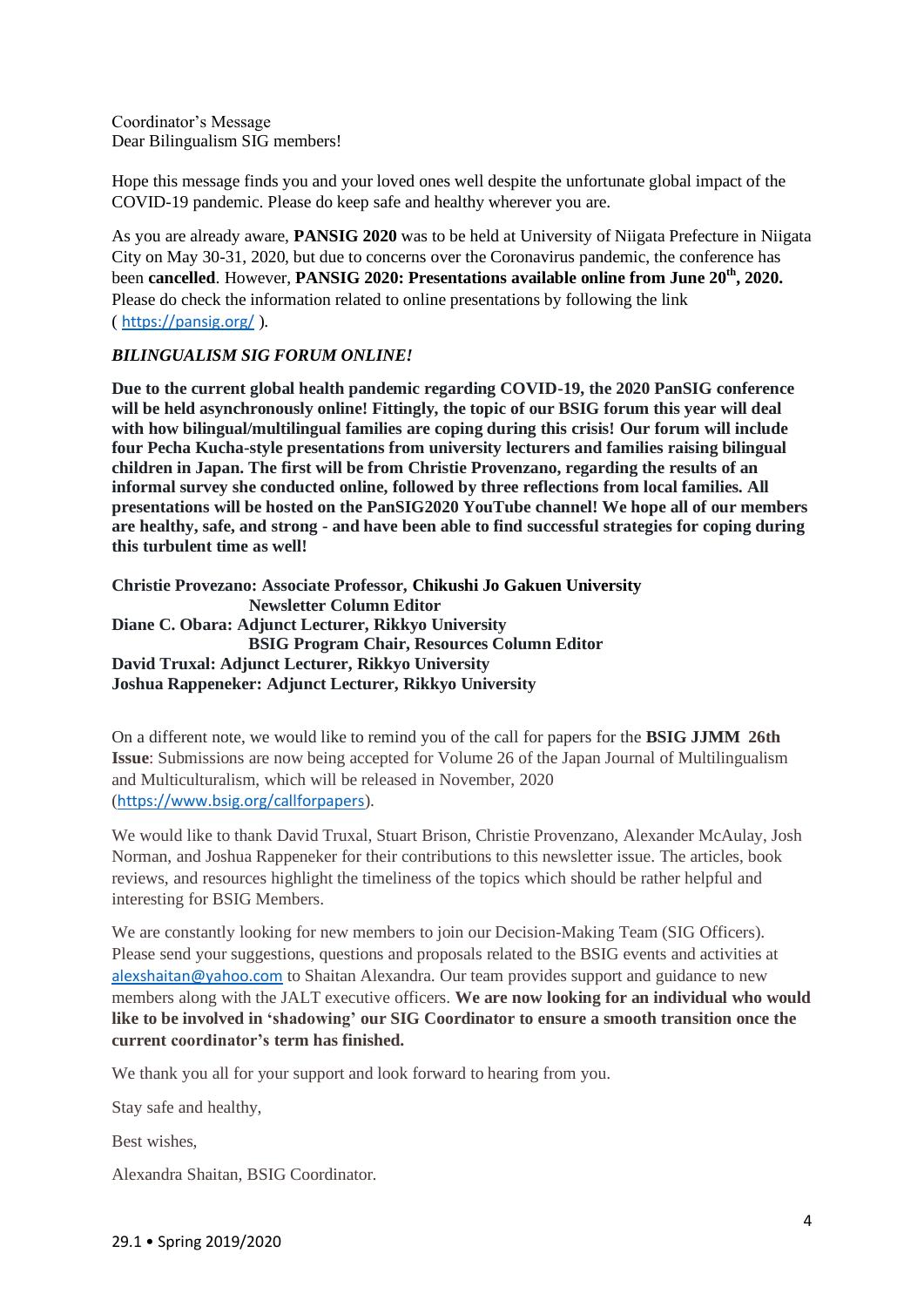## <span id="page-4-0"></span>Bilingual Case-Study ある家庭におけるバイリンガリズム

In each issue, we present a case-study of a bilingual individual or family. We especially want to encourage our members to write up their own case studies of their bilingual families. The column editors would be happy to help authoring your stories. You may also request an outline of suggested items to include. Also, if you know of a family that could be featured in this column, please contact the column editors: Ron Murphy, Ehime University, English Education Center, 3-bunkyou cho, Matsuyama, 790-8577. t: 089-927- 9358 email: murphy@ehime-u.ac.jp; or Alec McAulay, GSISS, Yokohama National University, Tokiwadai 79-3, Hodogaya-ku, Yokohama 240-8501 t: 045-339-3553 (w) email: [tokyomcaulay@gmail.com](mailto:tokyomcaulay@gmail.com)

## <span id="page-4-1"></span>**English-language Aims, Strategy and Outcomes in a Japanese-British family - The Youngest Child** by Stuart Brison

This is a follow-up to a two-part case study, "English-language Aims, Strategy and Outcomes in a Japanese-British family." The two parts appeared in the Fall 2010 and Winter 2010/11 issues of *Bilingual Japan*. It concerned the four children of the Brison family (British father / Japanese mother), who were at that time 14;8 (Ian), 12;8 (Sean), 11;2 (James) and 7;8 (Erica).

Time has (of course) flown by, and the three older children, all boys, are all wholly (Ian) or partly (Sean, James) through university, whereas Erica (currently 15;6) is now in the first year of senior high school. This part of the case study will mainly focus on her.

## **The Boys - Briefly**

Ian (22), Sean (20) and James (19) have all become adequate users of English as a second language. There is a noticeable gap between their native-level Japanese and English, and still a significant number of relatively common words they don`t know. However, as was mentioned in the initial case study, Ian and Sean, followed by James, realized that a good knowledge of English was a very useful weapon in the battle to get into a well-known university, and so their enthusiasm for learning the language increased, and time with the father and examination preparation studies fed off each other. The positive effects of this are of course twofold - a good score in school and examination English is semi-guaranteed, and the very substantial study time that most

Japanese students have to devote to English can be partially diverted to other subjects.

Now that they have got over the university entrance hurdle, it is questionable how interested they really are in putting much effort into improving their knowledge of the language, and it may be they are in a phase of stagnation or even decline. However, there is no backsliding in that they never attempt to speak to their father in Japanese and are able to switch to English when required. They don't give the impression of having complexes about English.

#### **Erica - Her Background**

The goals set for Erica are in theory the same as were set for the boys - namely to achieve a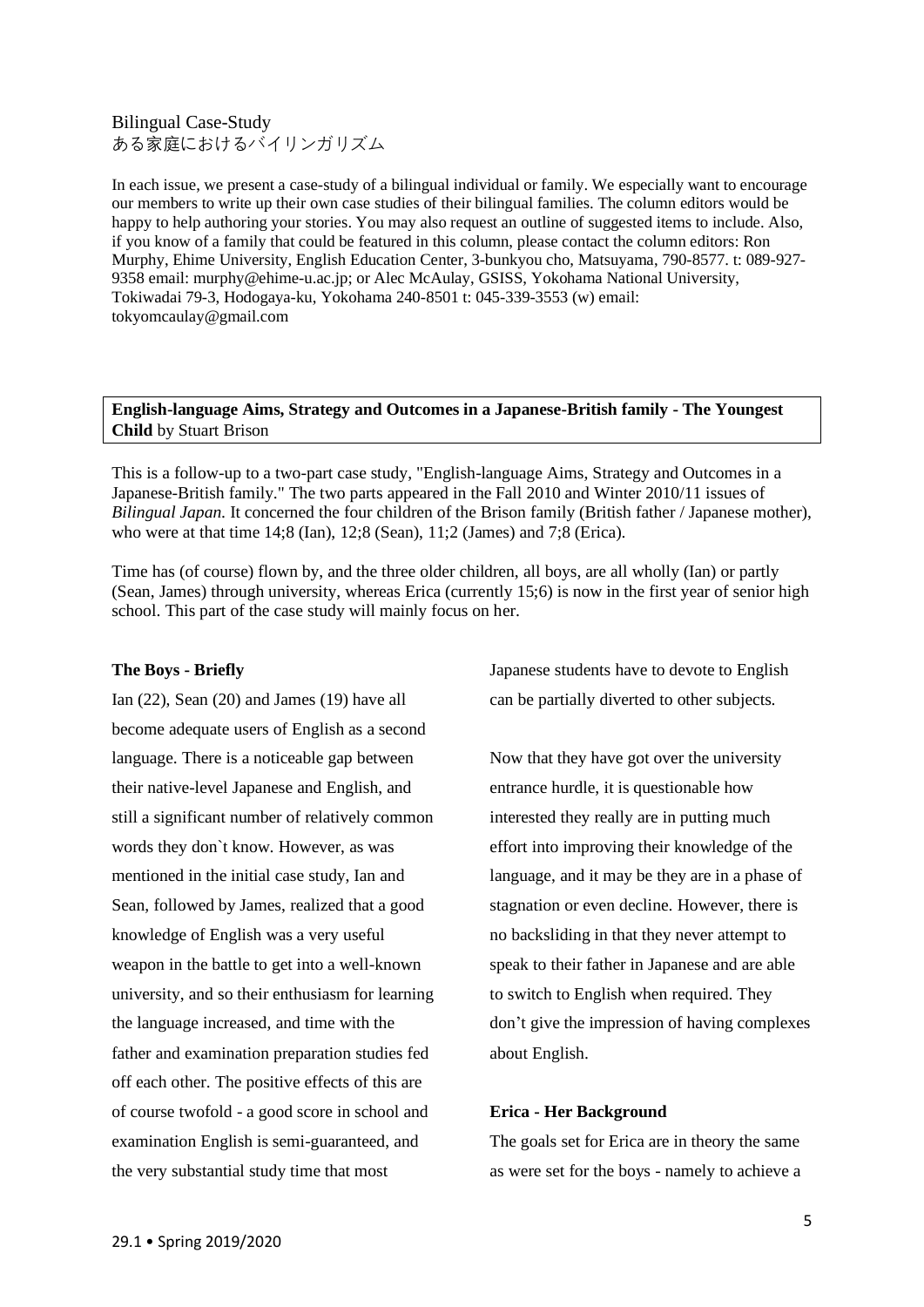good command of the English language, of a higher level than the vast majority of their Japanese contemporaries, while accepting that it will not be at the level of native speakers.

Unlike her brothers, who had some years after birth living in the UK, Erica has never lived outside Japan. Also, her formal education has been purely through the Japanese public school system. She has over the years had several trips to the UK to visit family, and although never alone, clearly these visits gave a reasonable amount of practice in English and the necessity to use it. The trips notwithstanding, Erica probably does not identify very strongly with being Scottish or British, as this has never really been insisted on in the family. She does not particularly exhibit high interest about things related to the country or its culture.

She is the only girl in the family and three and a half years younger than her closest brother in age. The gender and age differences, and resultant differences in interests and understanding, has meant therefore that she benefited less than her brothers from listening to and partially participating in sibling conversations with the father, for example at the dinner table. These conversations were no doubt for her both difficult to follow and uninteresting. On reflection the topics were perhaps both too academic and too "male", including such things as history, football, and science. (This may well be the father's fault, being brought up with only male siblings, and not really aware of what young girls want to

talk about!) Also, the age gap no doubt made a difference - the youngest of Erica`s brothers being three and a half years older, even a conversation aimed at his level or slightly lower was presumably difficult for her.

Erica probably suffered from becoming "academic" later than two of her brothers (Ian and James), who decided during junior high school to aim at a highly-rated senior high school, thus meaning they turned earlier towards wanting to achieve very good results in English. (Sean, although also less academically inclined at junior high school, was innately the best at English.)

On the brighter side, Erica has always been graded quite highly in the various aspects of school English.

## **The Current Situation**

Erica is now the only child at home, so more time can (in theory) be devoted to improving her English. In practice, our family runs into various obstacles such as non-availability of the father due to work and other commitments, and non-availability of Erica due to school extracurricular and other activities. However, within these limitations, the English sessions between daughter and father take place regularly, usually about five times a week.

Erica, too, is now also becoming more aware of a world extending beyond the age of eighteen, which must be prepared for through examinations, a key one of which is English.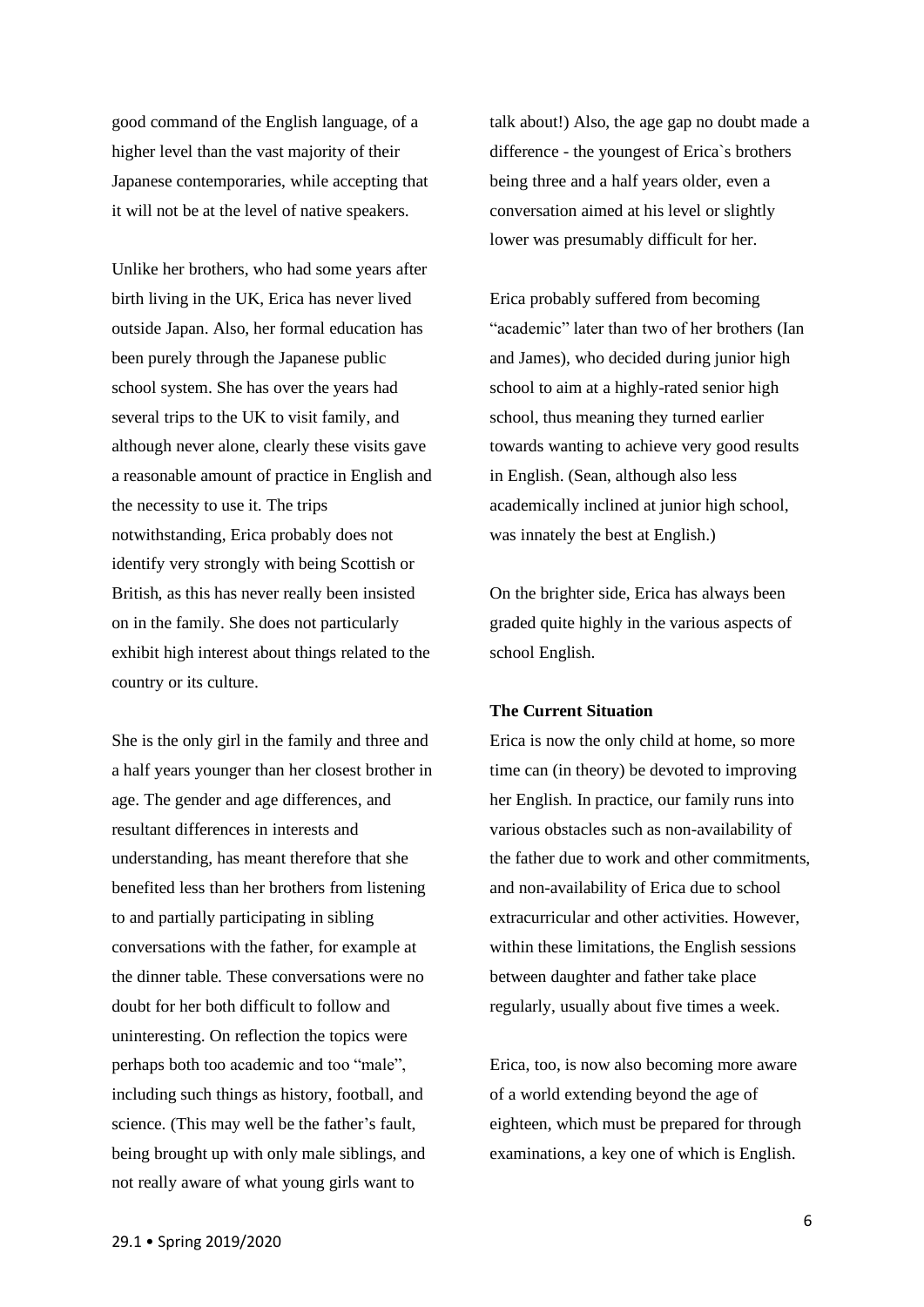## **Methods Adopted to Improve Erica's English**

Erica`s mother has a good level of English, and so can help Erica with many things, including school English, but the overall home-based improvement methods have been nearly all decided and implemented by her father.

**Reading.** The standard method employed is regular reading sessions which take place most days, and usually last from twenty minutes to half an hour. The books are usually abridged versions of old favourites such as *The Wizard of Oz* and *The Wind in the Willows*. Being abridged, these are presumably the level of book a reasonably competent eight-year-old native speaker could manage, but they do unearth a lot of words Erica does not know, or knows only imperfectly.

**Noting Vocabulary.** While doing the above reading, new words are noted down in a vocabulary notebook. There is a compromise in that not all words are written down, as this would probably make the reading too slow and boring, so some words are merely explained verbally or passed over completely. The policy is not to write down too many, as then a large proportion just end up being forgotten. Often a short example sentence is written down, too. So, for example, not just writing down what "to speed" means, but writing below it, say, "the car sped away."

Meanings of new words and phrases are written down in English where possible - so *overjoyed* would be *very happy*, or in Japanese where that would be difficult or inconvenient. It is rather more difficult to explain 'explosion' in English than just using the single word Japanese equivalent, for example.

At nearly all reading sessions, either at the beginning or the end, there is a little vocabulary revision time, composed of looking at recently encountered new words and also a random selection of older ones. Sometimes this is merely such a question as "What does *set out* mean?" At other times it would be - after showing Erica the word and its meaning - a request to make a sentence using it. She does this latter exercise without as much difficulty as might have been anticipated.

Possibly in the future, taking one of the examinations such as the Eiken may be a spur to further vocabulary building, but so far this has not been considered.

**More Conversations in English.** There has never been an "English only" policy in the household, but an "English when talking to your father" rule has been strictly applied over the years. However, other conversations between family members are almost all in Japanese. Now, to aid Erica's development, pressure is being applied on a reasonably frequent basis to use English even when the father is merely a passive listener in a conversation. This does seem to be bearing some fruit, and is not meeting with as much resistance from Erica as might have been expected, perhaps as she realises that often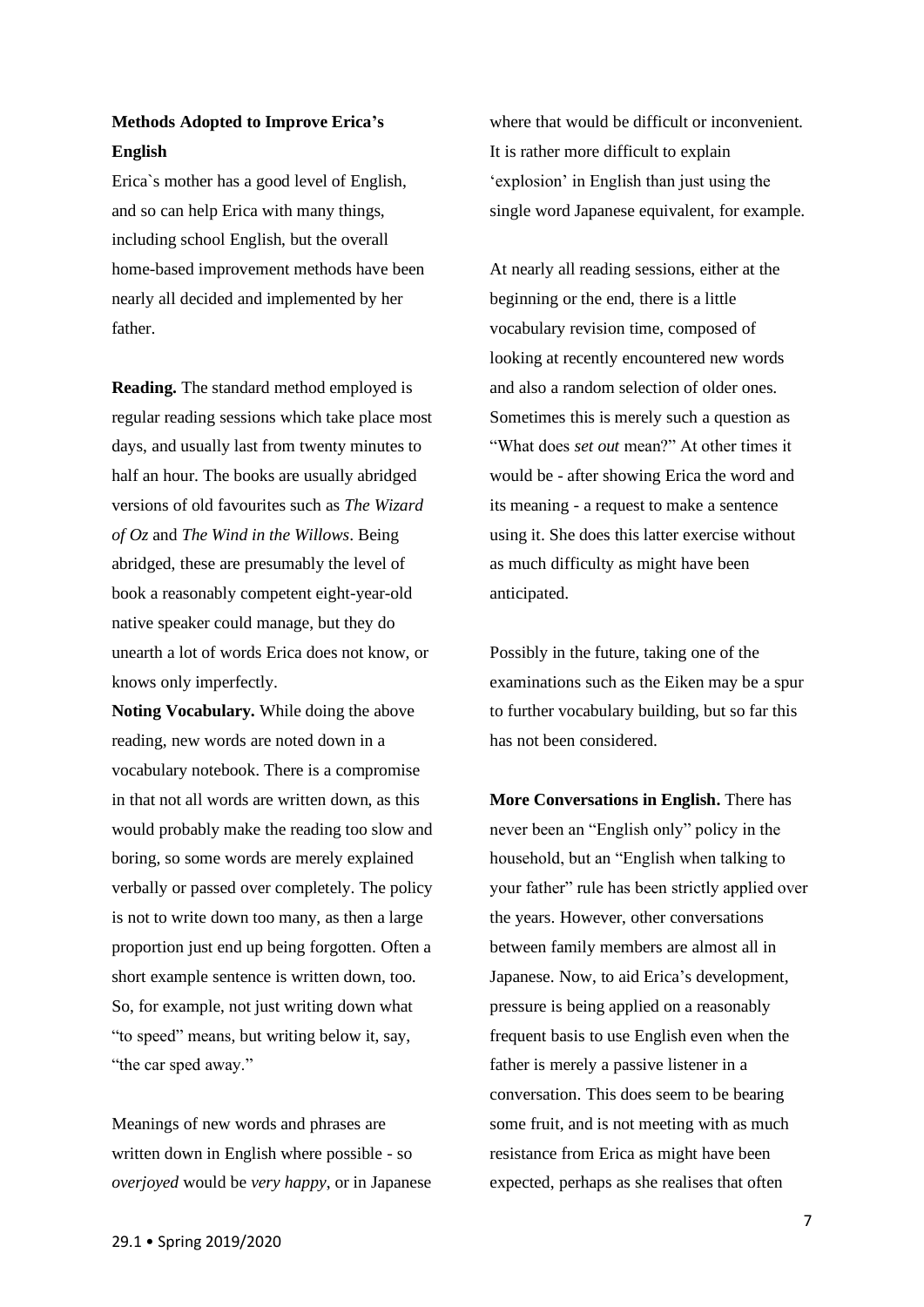with a little thought, and help with the occasional word, she does have the vocabulary to carry out these conversations.

**Skype.** Erica also has the occasional Skype conversation with family members in the UK. Compared to the past, she is less reluctant to do this, but does insist on no one else listening to her talk. It would seem the conversations go quite well, so this is encouraging.

# **Lessons to be Learned from Erica's Experience**

It does seem possible that in Erica's case, differences in gender (both to her siblings and to her native speaker parent), age, and academic inclination have combined to disadvantage one child. Clearly a sample of one person is not enough to draw conclusions with any certainty, but this potential problem is one that other parents in similar situations may want to factor into their considerations.

## **Overall Conclusions**

It may also be a good idea to introduce other sources such as video, but the current methods will be continued with for the moment. Erica's level of ability does seem to be getting higher, and she shows more curiosity about learning new things in English. There have been false dawns before, but it is hoped this will be the real one!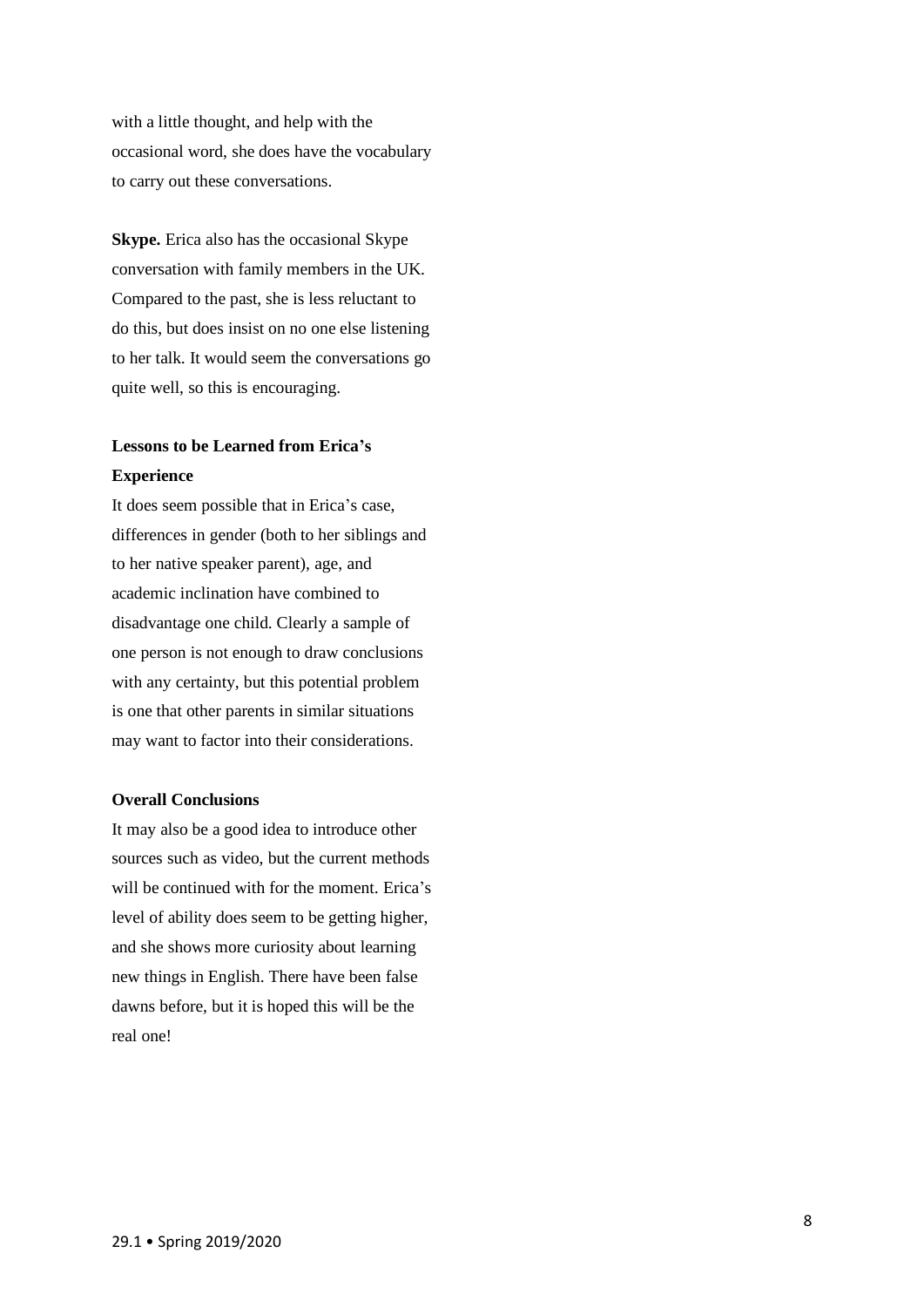## <span id="page-8-0"></span>**Bilingual Childraising in the Time of COVID-19** by Christie Provenzano

The past weeks have brought many unusual and challenging circumstances to families around Japan and the entire world as we respond to the spread of the COVID-19 virus. The Japanese prime minister asked Japanese schools to close from March 2 in a move that caught many families off guard, leaving some scrambling for childcare and plunging everyone into a homeschooling situation. However, with the postponement of the Tokyo Olympics and recent pleas from the governors of Tokyo and some other major cities that people stay in rather than celebrate the cherry blossoms or go for their weekly dose of karaoke as they might otherwise do, it may well be that Japan is in for the lockdown that many countries all over the world are already experiencing. So, with an eye to the positive and in an effort to share ideas for families who have been and may continue to be home together for some time, I have been gathering ideas from friends and acquaintances in addition to putting a very informal question out to families on various social media pages asking these questions:

How are you using this time, particularly as it relates to bilingual development and/or biculturalism? With the kids at home, are you doing something language- or culture-related that you wouldn't normally have time to do? Has this extra time been a boon? Or has it been a confounding monkey wrench in your usual language- / culture- related activities? Have you found any great opportunities (online or otherwise?) to share with other families? Homeschoolers – is anything different for you or is it just business as usual?

## **Re-connecting**

Several parents noted that they found this time at home presented them with the opportunity to "check in" more closely with their children's linguistic and academic status. One parent finds herself supervising the homework packet from her son's Japanese elementary school and, now that her son's after school English program has also been shut down, she has been filling in the gap with English activities. She writes, "It's been good because working with him has given me better understanding about where he is academically in both languages." Under normal circumstances, it is sometimes hard for busy parents to find time to understand deeply where are children are at in their academic development. For parents who have time to work with their children during this at-home period, it can be a great chance to reconnect.

Other parents have reported increased communication among their children's school community – teachers, administration and families. One respondent notes that parents in some grades at her children's school have made Facebook groups to support each other and share ideas and activities. Some school administrations – but certainly not all – have made a concerted effort via e-mail or homepages to keep families updated with information that is changing from day to day and week to week. My own daughter, a high schooler who was studying abroad in Costa Rica at a school with students from over 80 different countries, was suddenly sent home when it became apparent that countries would be closing borders and students could be barred from rejoining their families. The school administration has moved instruction for all classes online and continues to send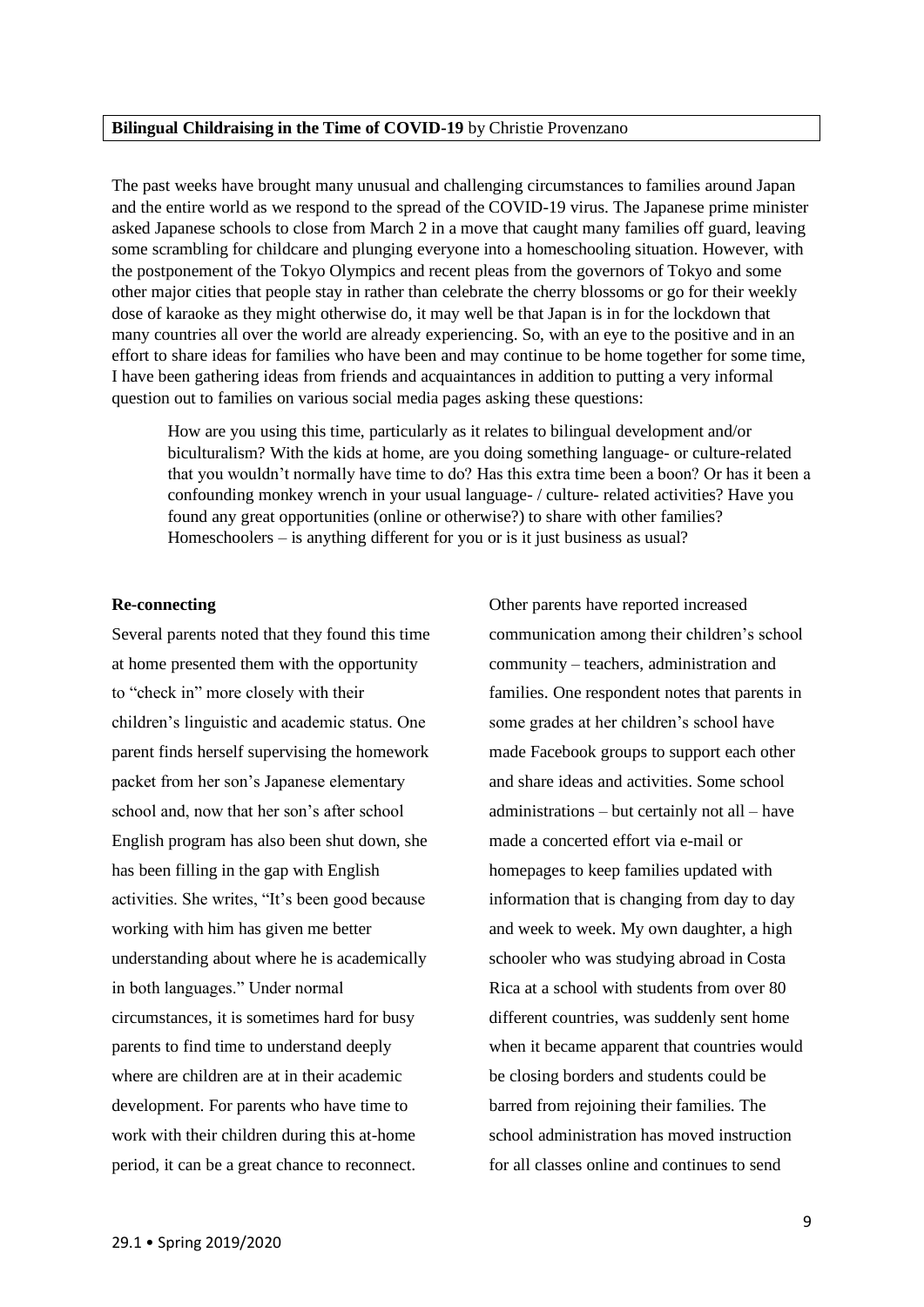daily e-mail updates to all families to help the school community stay connected as we support each other through this uncertain time.

#### **Time for Minority Language**

When I posed my questions, I wondered if I would hear of parents seizing the chance to spend more time on activities in the minority language at home, and, indeed that seems to be the case for many. While a few parents report that there are homework packets from school that need attention, they have certainly not required full days of study to complete, leaving families more time to work on English or another minority language. I received reports of lots of minority language book reading, craft projects, workbook activities and many recommendations for online learning that I will list at the end.

One family shared a fun language learning idea: "We've decided to learn a new (to us!) language as a family." Having grown up as dual bilinguals, the children have never experienced the difficulty of learning a new language from scratch, so the family decided to embark on learning Korean via the popular Duolingo app. The parents report that it is fun and motivating for all the family members to start on a level playing field.

This same family is taking advantage of this time at home to connect with extended family overseas, too. Cousins overseas are also on self-isolation, so the families have been getting together on video chats to do school related activities together. One parent from this family reports that the get-together started so she could help her overseas nieces and nephews

with schoolwork because their own parents were also struggling with supervising children while teleworking. It has worked out as a great chance for the cousins to spend time together, and for the parents to support each other from afar.

#### **Life Skills**

In our usual busy family lives, when everyone's schedule is full of work, school, club activities, and housework, it can be hard to carve out time to spend teaching our children basic life skills like sewing, repairs, and carpentry. The unexpected school shutdown has been seen by many as a gift of time to share that kind of knowledge with our children, with the added bonus of doing it in the minority language. One parent reports that during the unexpected school shutdown, her industrious family has "painted a fence, planted a vegetable garden, planted flowers from seeds, pott[ed plants], repurposed a side table, laid a stone path, [and] cleaned/organized a workroom". Another family has been learning to sew by making face masks to share with the children's classmates for when the children go back to school.

Online pursuits can commandeer so much of our time and attention, so redirecting the focus of both adults and children in the family to more hands-on activities can be an excellent way to turn off the 24-hour COVID-19 news cycle firehose, while providing an engaging way for families to share knowledge about practical life skills (in any language).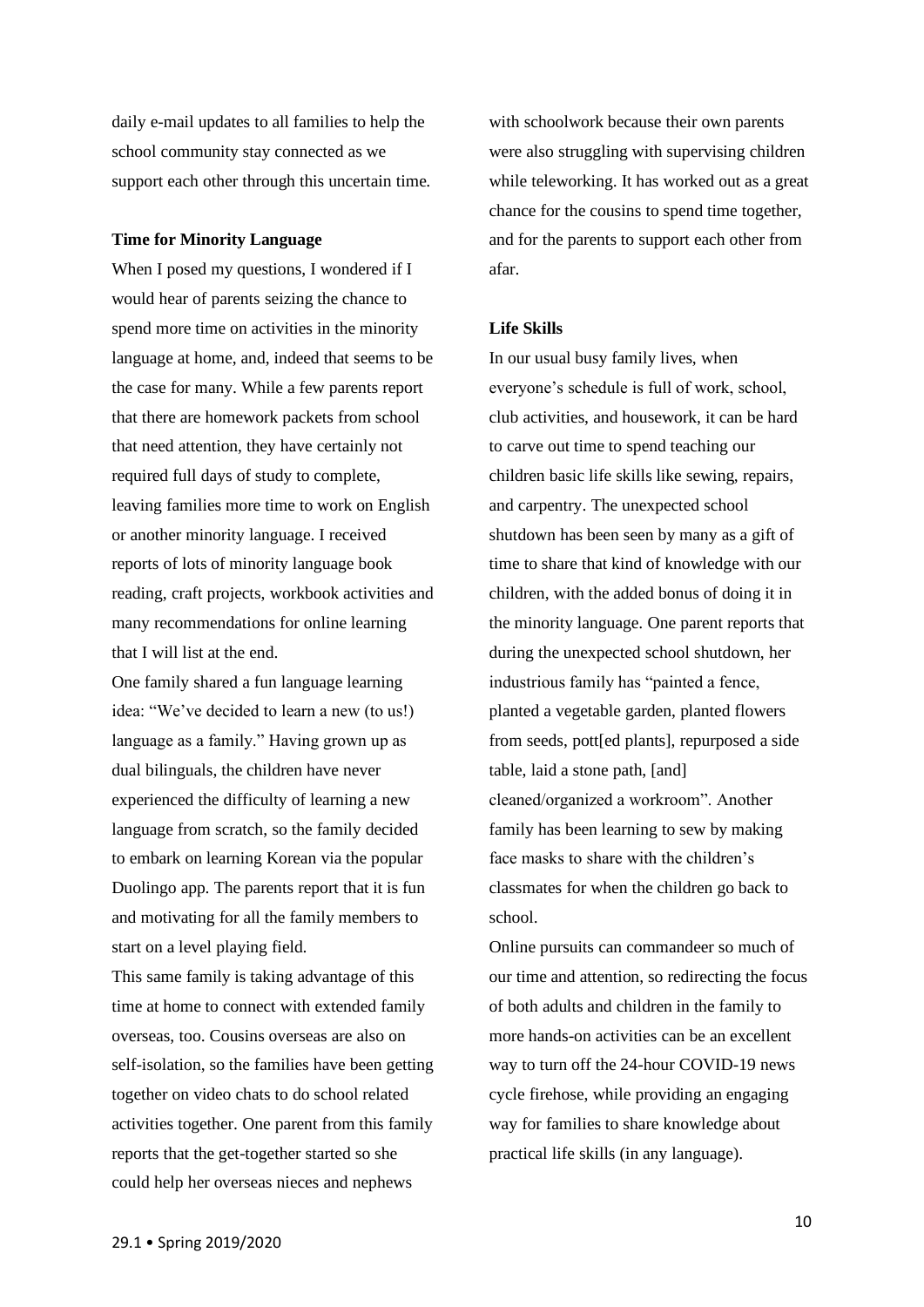#### **IT Enrichment**

As a professor now getting ready to implement online instruction in my university classes, my biggest worry is that my students do not have the skills or experience with IT – beyond the use of their smartphones – to smoothly transition to distance learning. MS Teams, Zoom, and other meeting software that can allow me to continue to help my students make progress in their language learning may be difficult for students who lack basic IT skills to access, not to mention those students who do not have computers or even Wi-Fi at home. Substantive IT instruction is rare in most public schools in Japan, which means many of my students arrive at university without the advantage of basic IT literacy, highlighting the hole in their primary and secondary education. While an informal survey of families connected to international schools in Japan shows that, for the most part, such schools have switched to online learning relatively smoothly, public schools are simply not equipped to do so.

Therefore, some families sequestered at home in these COVID-19 days are finding it a wonderful opportunity to bridge the IT gap in the public-school curriculum. Respondents reported assigning their children online typing activities, web scavenger hunts, MS Office tutorials, and even coding lessons (in Japanese) via a local science museum. This time at home can be a great opportunity to help children to become comfortable and proficient with various IT tools and skills, which will prepare them for life in the real world. Again, the sudden "bonus" time

afforded by school shutdowns gives families time and space to address that shortfall, and for bilingual families it is a chance to access an even broader array of activities and websites, across all their family's languages. For parents of children and teens who are IT savvy, it is an equally good chance for learning to flow from child to parent. We can learn about the latest apps and shortcuts that our "digital natives" can use with ease.

#### **The Silver Lining**

As COVID-19 continues to spread worldwide, families wonder and worry what the next weeks and months will bring. Uncertainly is stressful; however, as my informal survey shows, however, one silver lining of school closures and social distancing is that many families can spend more time together. That means bonus hands-on time for the learning of many important skills, including time spent immersed in a minority language. Bonus time for card and board games, cooking together, and conversation. Bonus time to help with homework and for reading together. Bonus time for virtual exploration of new activities and places. Bonus time to reconnect and support each other. If you have found activities to do with your family that are instructive, rewarding, calming, fun, or otherwise useful, consider sharing them on the BSIG's Facebook page. We can all get through this with each other's support.

**Websites Recommended by Respondents** It is not exhaustive, but here is a list of the websites suggested by various survey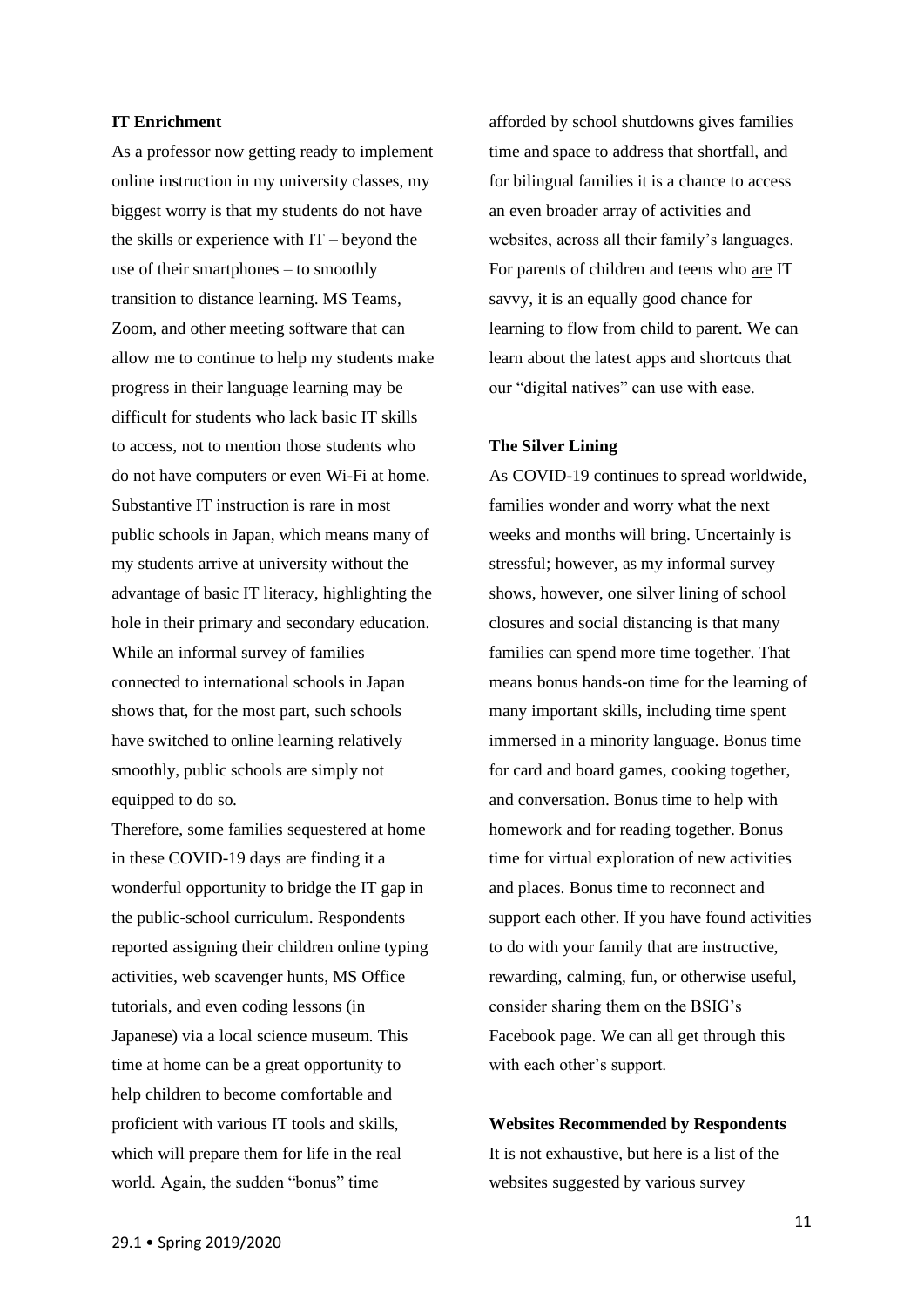respondents, in no particular order. Again, if you have some resources that you recommend, please share them on the BSIG's Facebook page.

- **Prodigy**: Math for grades  $1 8$ <https://www.prodigygame.com/>
- **Brainpop**: Various subjects (science, social studies, English, engineering & tech, etc.)<https://www.brainpop.com/>
- **Happynumbers**: Math instruction <https://happynumbers.com/>
- **Raz-Kids**: English reading for grades K-5<https://www.raz-kids.com/>
- **Time 4 Learning:** Online learning for K-12 (homeschooling website) <https://www.time4learning.com/>
- **Teachers Pay Teachers**: Good place to get supplementary worksheets for concepts that you are working on <https://www.teacherspayteachers.com/>
- **Duolingo:** Language learning app <https://www.duolingo.com/>
- **WOW English (Youtube):** Videos with English activities for younger children [https://www.youtube.com/channel/UC](https://www.youtube.com/channel/UCx1xhxQyzR4TT6PmXO0khbQ) [x1xhxQyzR4TT6PmXO0khbQ](https://www.youtube.com/channel/UCx1xhxQyzR4TT6PmXO0khbQ)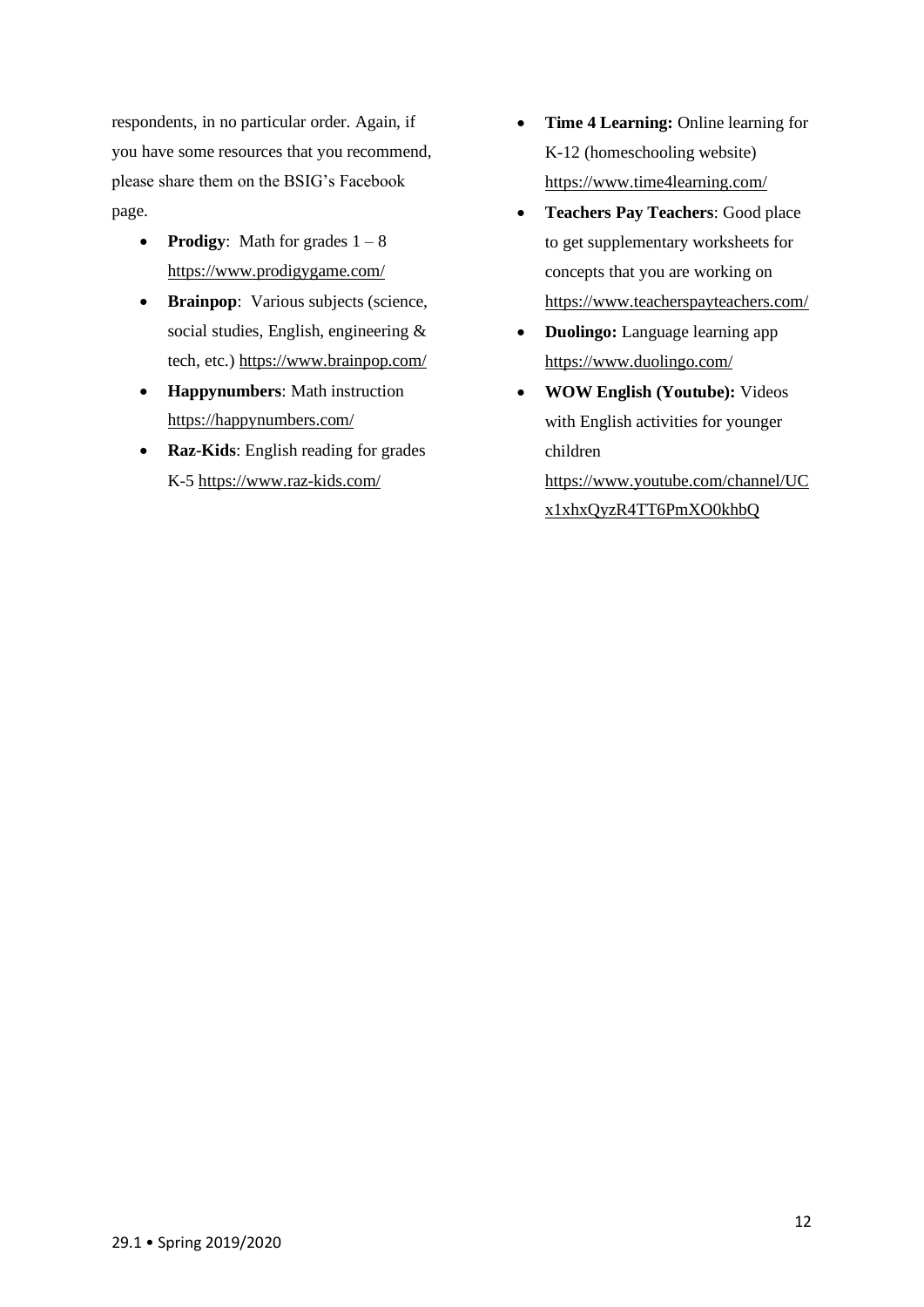### <span id="page-12-0"></span>**Three Keys to Our Son's Bilingualism/Biculturalism** by Josh Norman

In this case study I would like to share the story of my son Kai (9:0) and the experiences our family has had thus far living in Kumamoto City in helping him in his ongoing journey to becoming both bilingual and bicultural.

My wife Mie and I married 12 years ago in March 2008. We had first met several years before at an English conversation school where I taught once a week. As an avid practitioner of hula dance, she had been to Hawaii several times before first meeting me, thus her interest in learning English. On the other hand, after participating in the JET Program in Kagoshima Prefecture from 1997- 99, I received a government scholarship for academic studies at Kumamoto University, which I attended from 2000-06. I had had to study Japanese intensely and pass level 1 of the Japanese Language Proficiency Test before entering Kumamoto University, so my level of Japanese was already much higher than my wife's English. Because of this, the language dynamic between she and I from the beginning was that of using Japanese almost exclusively. Even before my son was born in March 2011, my wife and I had had several discussions about what we planned to do for communication at home. She understands the importance of English as a global language and was onboard from the beginning regarding my insistence on me wanting to use English exclusively with our son. As is the case with many other families in our same situation, we decided that our goal would be to be as natural as possible, which meant her communicating with Kai mainly in Japanese, me in English, and using mostly Japanese with each other. So basically, we adopted the OPOL (One ParentOne Language) policy. Much research has been done on this topic and the benefits it can have for mixed-nationality families. After the birth of my son, things progressed smoothly for the first few years as we used the OPOL policy we had both decided on together. Since both my wife and I work full-time, we put him in a Japanese nursery school (hoikuen) from the time he was two months old until he turned two, when we enrolled him in one of the many local private international preschools to give him more exposure to English on a daily basis. Since I was the only real source of English input for him during his first two years of life, I put a lot of (sometimes unnecessary) pressure on myself to only speak English when around him and also read to him at night on a daily basis.

Since Kai has been very young, he has almost exclusively addressed my wife in Japanese and me in English. It has never been much of an issue until recent years. Because Kai knows I speak Japanese proficiently, he recently has sometimes responded to me in Japanese when my wife is around (i.e., dinner table talk, etc.), perhaps out of consideration to make sure that Mie understands our conversations more completely. Although this irks me at times, I have come to accept it and just keep my utterances to him in English, and everyone seems to be okay with that arrangement. He is also at the age now where he is getting more self-conscious of having to use English with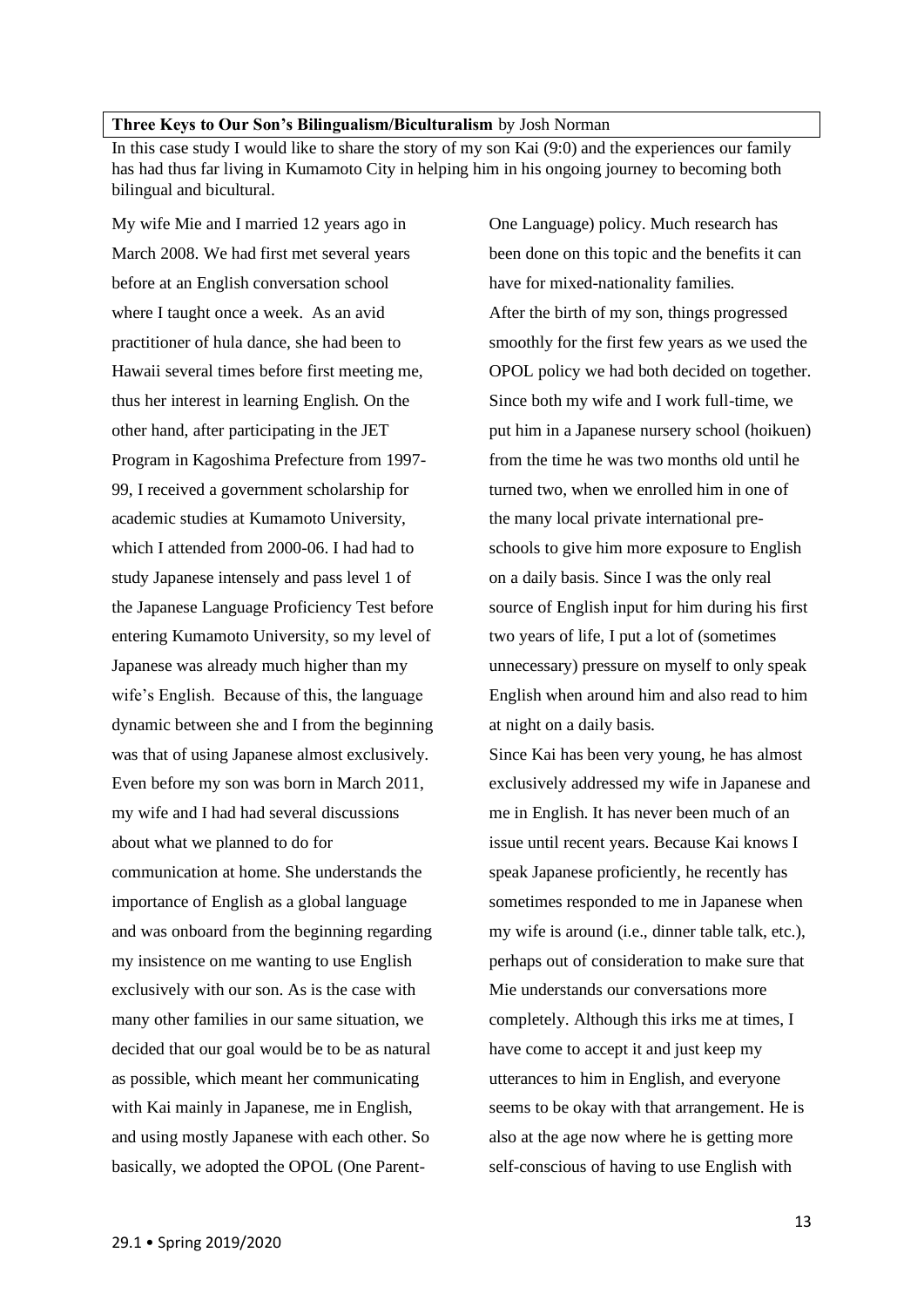me when around his Japanese friends. I have caught on to that and make limited utterances to him in Japanese at those times.

One source of contention between my wife and I in the early years of Kai's life had been her use of katakana-sounding English utterances, which seemed unnatural and unnecessary to me because of our OPOL policy. She insisted on using whatever words would help her communicate her message to our son, whereas I firmly believed that getting natural input in both languages (no matter how tough not being understood would be in the short run) would be his best chance to becoming bilingual. Looking back on it now, it all seems a bit silly that I had been so often stressed about it all those years and the resulting tension it caused between my wife and me. With that being said, I still do strongly believe that it is essential for couples to clearly communicate their expectations regarding language use and also be willing to compromise when the circumstances call for it.

During the years when my son attended an international pre-school (ages 2-6), his English ability increased dramatically due not only to continual exposure to English during the daytime hours, but also from continued bedtime reading at night and his use of a paid subscription service website called IXL.com. Throughout the years many great resources for raising bilingual children have been mentioned in this bilingual case studies column. I would like to add to that list by encouraging everyone to check out IXL.com. Originally intended to be used as a resource to help parents

homeschool their child(ren), I ran across IXL by doing an Internet search for something general such as "online resources for English study". The strong point of IXL is that it has different academic subjects (math, science, language arts, etc.) offered that can all be learned in English and academic standards are based on each country's education system. For the U.S. version of IXL, the language arts section of IXL has materials for pre-K (equivalent of 4 years old) through 12th grade (18 years old). This website has been especially helpful as there are not any international academic study groups for children set up here in Kumamoto City that I know of.

I first had Kai start using the website around the age of four as a way to encourage him to learn English through means other than just reading books, watching videos, and talking with me. Having a rewards system in place is the key to getting a young child to study of their own free will, and the way we have done it in our family is for him to be able to watch a video of the same length of time he has been studying. (For a movie which is about 90 minutes long, I am a bit more lenient and reduce the amount of necessary study time to just 60 minutes.) For the first few years, Kai went gangbusters and even was able to clear skills that were several grades above his age level. He was quite interested in learning math in English as well, so there was plenty of material on IXL to keep him busy. But as the years have passed (and especially during his time living abroad), it has been getting harder and harder to get him to do work on the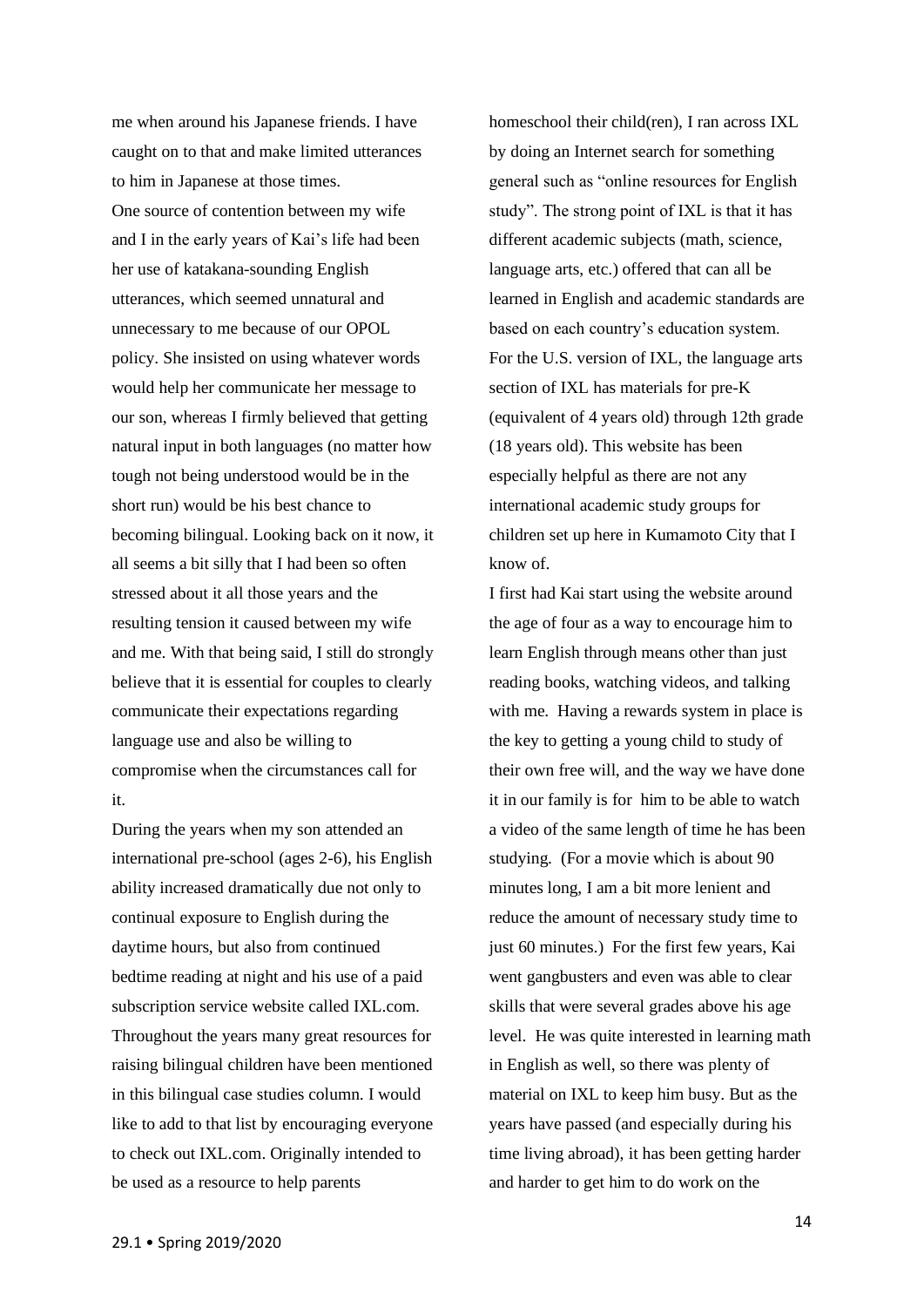website as his school life and extracurricular activities have taken on a bigger role in his life. Even so, I have been renewing the IXL subscription every year as I really feel it is such a great value. I believe in the power of the website so much in fact that I started using it in my private English lessons several years ago, as well as at my university for first-year required English classes just last year. As Kai was in his last year of preschool and the start of elementary school was quickly approaching, I started to experience a new, unexpected fear: was my son's Japanese ability good enough to be considered at a "native" level? I had been noticing at the time that his reading (i.e., academic) and communicative ability in English were so much better than that of his Japanese. I think that this situation came about mainly due to my wife's work schedule with the business she owns and operates. Time was (and still is) very limited for her to read books to him in Japanese, so I think that has been a bit detrimental to his acquisition of natural Japanese. I often found myself alone with him on many weeknights and most Saturdays. Of course those times spent together were all in English, so I began to wonder if he was really getting enough Japanese input. (It was a strange thing to find myself pondering considering we had lived in Japan since he was born and the dominant community language here of course is Japanese.) Although some of you reading this might be saying to yourself, "Oh, he's just a kid. I'm sure he turned out fine!", for me it was (and still often is) a serious worry because I don't want him to

stick out any more than he already does just for being biracial.

Even with this concern about my son's acquisition of the Japanese language in the back of my mind, it was at this time that my wife and I started considering the possibility of her and him living in the U.S. (Oregon) with my parents so that he could experience U.S. school life and she could have a chance to study English abroad. We figured that the best time to do such an ambitious thing would be while Kai was still in the first years of elementary school, as the rigors of academics are not as stressful as we knew they would become in later years as he approached junior high school. We agreed that this "experiment" would likely be for just one year; two years at most if things went really well. As mentioned before, since my wife owns her own business, she said it would possible for her to run her business from outside Japan. However, I knew that it would not be possible for me to go with them to the U.S. without quitting my full-time university position, so we decided it would be okay to live apart and communicate daily on Skype or FB Messenger, while also having me take extended vacations in the U.S. during university breaks. It was quite a tough decision, but in the end we made our plan a reality in the summer of 2017 after Kai had attended first grade in our local Japanese elementary school for only about four months. Thankfully the transition into a new home and new schools for both my wife and son turned out to be much smoother than I had been

anticipating. I give credit to everyone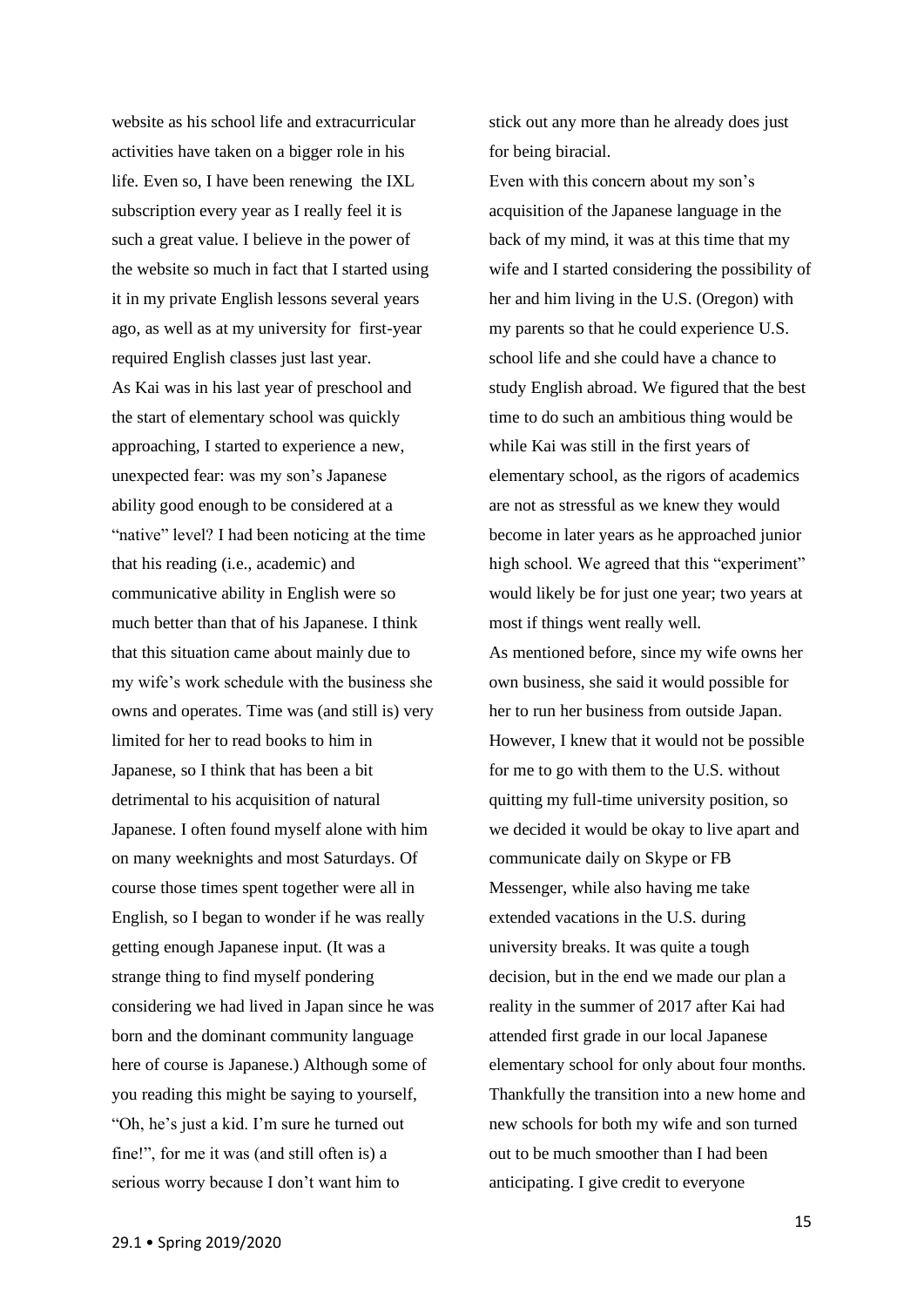involved, including my parents and U.S. school staff, for being positive and welcoming. I also got a nice surprise when Kai tested straight into second grade (instead of first based on his age alone) due to his strong reading and math skills, which I attribute to his use of the IXL website as well as all of our nights reading together. It really made me feel that all my efforts up until then for his English education had really paid off. And although it was tough to coordinate schedules at times, I always made it a point to read with Kai every night before he went to bed (30-45 minutes) by video chat, which also gave my wife some much needed down time of her own. I found it difficult at first to adjust the camera to show the pictures in the books while also concentrating on trying to read, but as the saying goes, where there's a will, there's a way! My son and I agreed to read on a 50/50 split, so that he could get practice reading and yet not feel pressure to have to read for the whole time.

To keep up his Japanese skills as much as possible while in the U.S., my wife and I decided to enroll our son in a Japanese school that taught only the subjects of Japanese (kokugo) and math every Saturday. Although we had heard the homework load for the school was hard (since it kept up with Japanese school grade level standards), we knew it would be worth it. And it definitely ended up being a good choice, not just for the academics, but also for the sense of community my wife and son found by being around other Japanese families in the local area. Kai managed to make many Japanese

friends through his Japanese school and my wife tells me that the kids almost always played together in Japanese due to that being their mother tongue.

After almost a year of life in the U.S. had passed, my wife and I had a long discussion one night about where our family was at. Although being apart was hard, we both agreed that a second year of life in the U.S. would benefit them both a lot. My wife and son returned to Japan for summer break and Kai was able to attend his local elementary school for about six weeks, which was a godsend for my wife and I since we both have full-time jobs. We then all traveled back to the U.S. in mid-August for them to start their second year there. I was fortunately able to spend about four weeks together with them before having to get back to Japan for the start of my university's fall semester. Even during their second year of living abroad, I still made sure to make time for reading.

After my wife and son moved back to Japan for good in June 2019, our regular family routine returned to normal surprisingly quick. I enrolled my son into the local elementary school right away, while my wife went back to running her local small business full-time. It was so great being all together again, as I had honestly gotten a bit tired of having to talk/read online all the time. It had also been quite stressful to try to discipline my son from thousands of miles away, whether it had been regarding his actions/behavior at home or at school.

Although my wife and I had never worried about the social aspect of him transitioning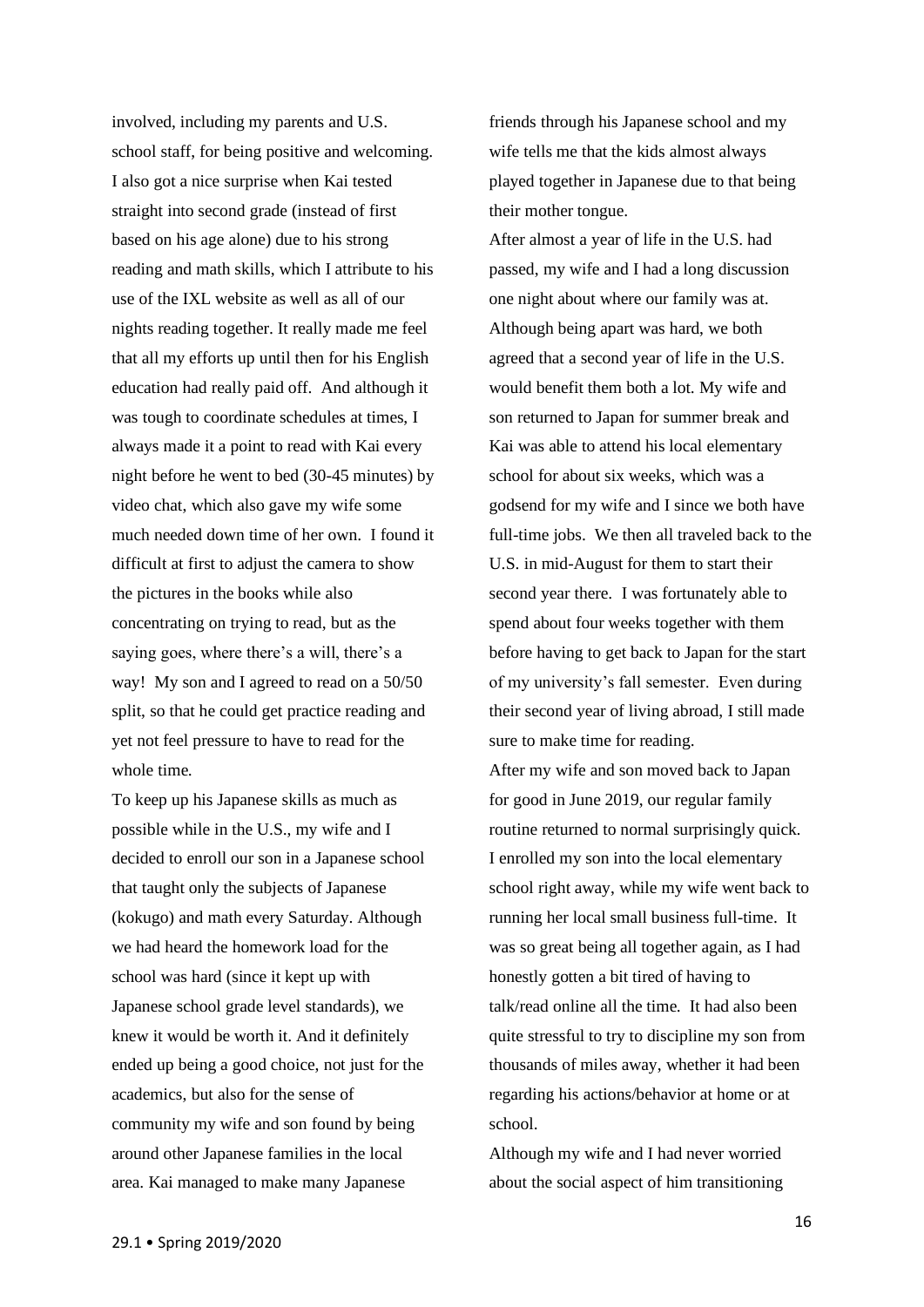back to school life here in Kumamoto because of his outgoingness, we had wondered what would happen with the academic side of things. For what it's worth, Kai made the transition back into Japanese elementary school life very seamlessly, perhaps partly due to his having attended Japanese school in Oregon for the two years while he lived there. Even with Kai's extracurricular activities schedule now being a bit more loaded than I would like, my work schedule here in Japan affords me the time to read with him at night, a tradition that so far has continued and he hasn't balked yet about having to do. However, he doesn't like to read out loud to me anymore (perhaps because of his older age), so I am the one mainly doing the reading at night. (He does do a lot of reading on his own still in order to get time to watch video and/or play video games.) Sometimes I wonder how long this special nighttime ritual of ours will continue, so I will just try to cherish it while it lasts. I figure that if I can instill in him a love for reading on his own (and not to do it just for school studies, which is what is basically was for me growing up), then I will have been successful. Looking back on the first nine years of my son's life, I can say without a doubt that there have been three main factors that have contributed to his current English ability: 1)

reading time, 2) his use of the IXL website, and 3) talking with him in English exclusively. It's extremely difficult to put these three factors in any particular order, although most readers of this column who have already raised their own child(ren) bilingually would likely

say reading. That is what I had kept hearing from friends and reading about in past issues of this BSIG publication and in research articles.

Another factor that has been quite influential has been yearly trips back to the U.S. (during the years when my wife and son had not been living there). Having a strong connection to family members and hearing the language being spoken around you (and consequently having to use it to communicate as you get older) is certainly a big motivator for a child to learn any language. Kai only has one cousin back in Oregon, but he is quite talkative and enjoys the time spent with his grandparents as well as local neighborhood kids, several of who he became close with during his two years living abroad there.

When he was a toddler, we utilized the facility Gymboree Play & Music, a nationwide U.S. chain that has classes aimed at newborn to kindergarten-aged children. They have wonderful classes and lively instructors, and I highly recommend them to anyone in the U.S. on vacation. The manager at the location we went to was very flexible in making a plan that fit our short summer-only stays (and gave us a nice discount for taking multiple classes). In the future, our family plans to continue making yearly trips back to the U.S. (usually summertime) and hopefully find some good camps for my son to be able to participate in. I do not have much information about such camps yet because there are just so many of them available in the U.S., so that will likely be my next big online adventure. In future columns, it would be great to hear from fellow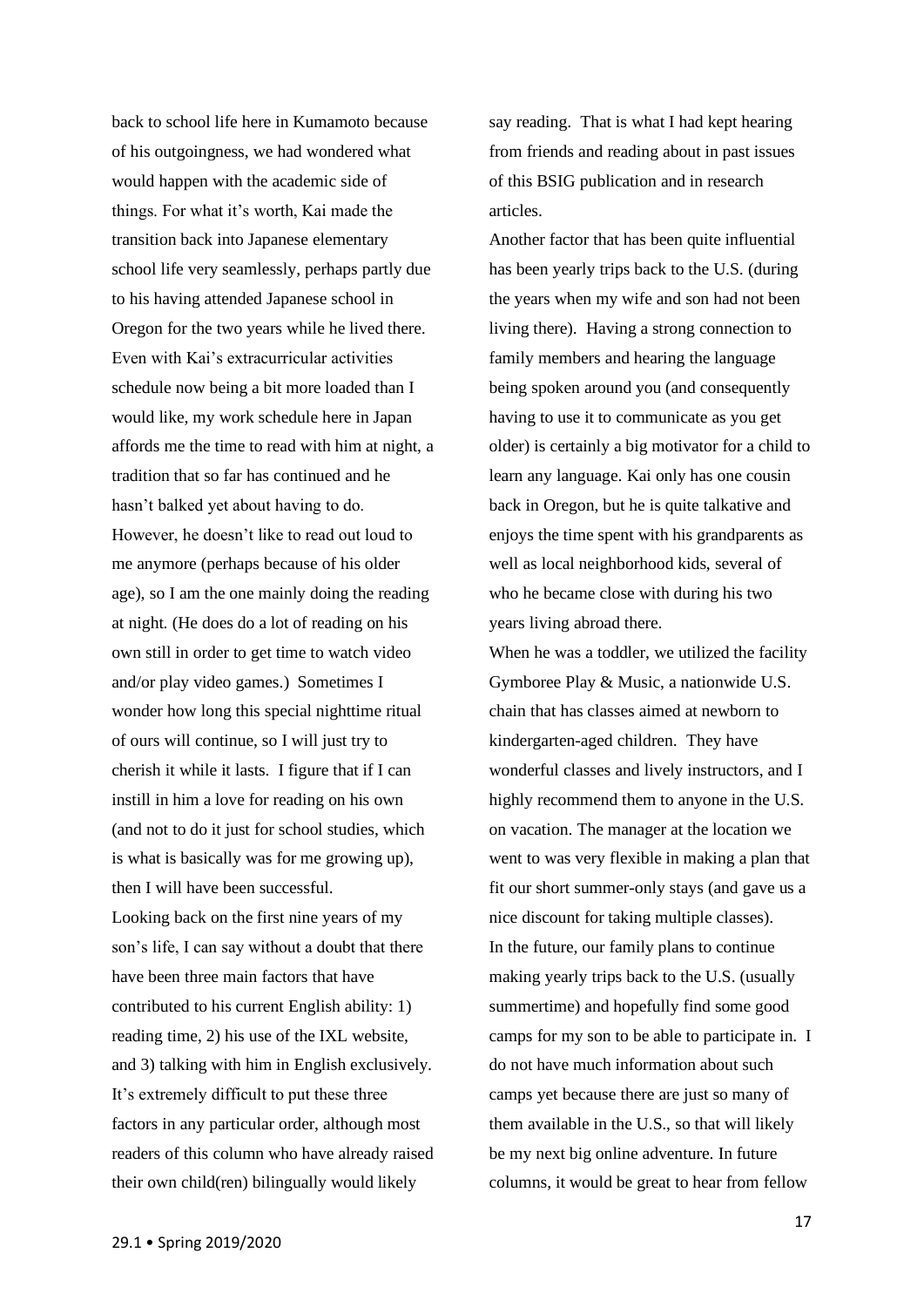readers about both their positive and negative experiences regarding summer camps.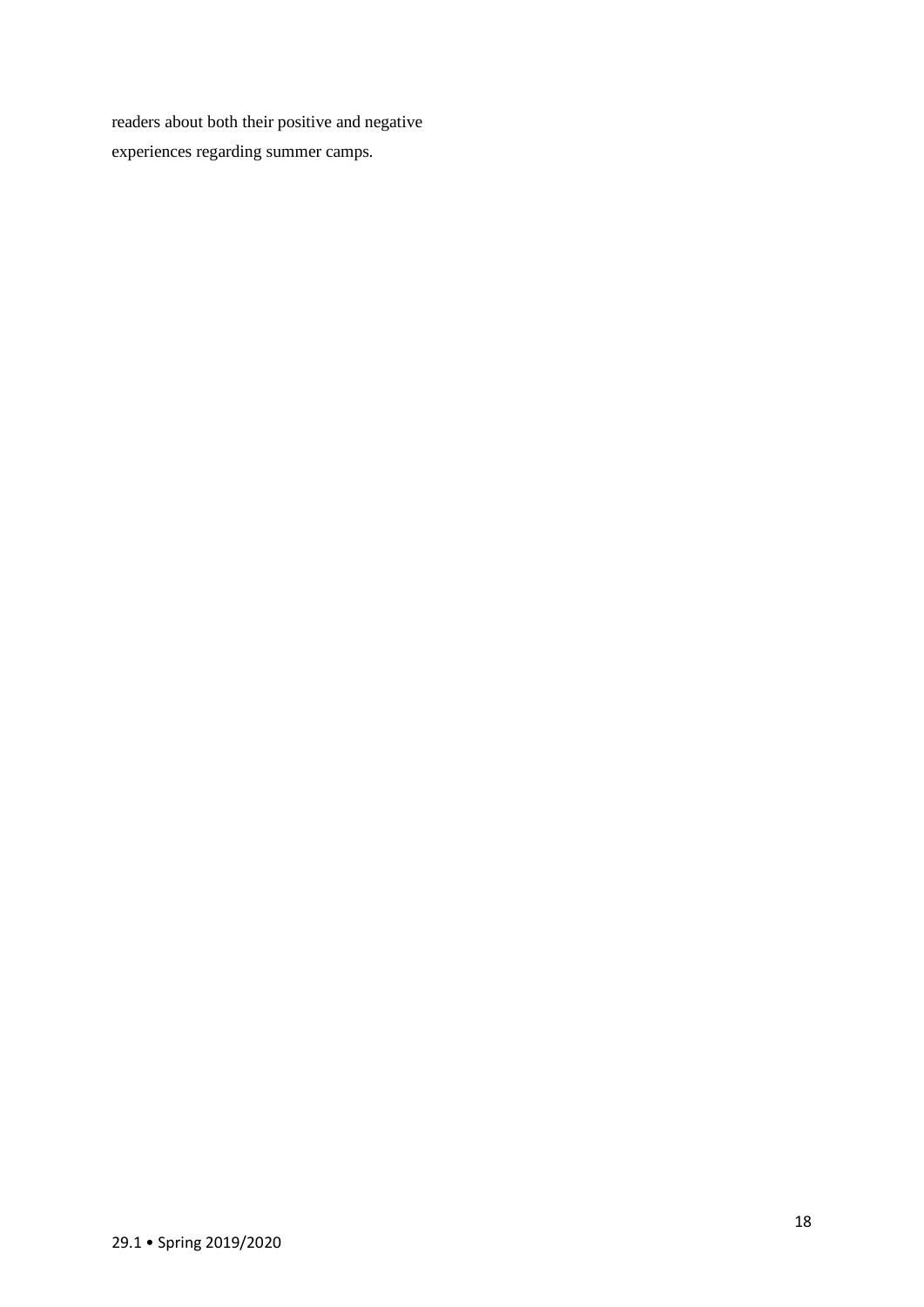## <span id="page-18-0"></span>Young Adult Book Review

<span id="page-18-1"></span>*Skellig***, David Almond (1998), London: Hodder Children's Books, 170pp.** Reviewed by Alexander McAulay

On a visit to the Edinburgh International Book Festival in the summer of 2019, I wandered over to the Young Adult section looking for a book to read with my 16-yearold son Jason. David Almond's *Skellig*  caught my attention because it was a Carnegie Medal winner, was set in the UK, and the back-page blurb suggests a tale with just the right amount of weirdness and magical realism – ingredients common in the stories of Paul Jennings, Jason's favorite author. My 2018 review of Paul Jennings is available in *Bilingual Japan,* 27(1). The protagonist of *Skellig* is Michael, a 10 year-old boy who has a lot to deal with. His family has just moved to a house that needs a lot of work, especially the decrepit garage that is too dangerous to enter. At the same time Michael's baby sister is born and is kept in intensive care, close to death's door. Curious about the garage filled with junk, Michael enters and finds a winged creature, who is sickly; surly; and fond of eating dead spiders, flies, and Chinese takeaway food. Michael eventually confides in his neighbor Mina, a girl who is home-schooled and fond of quoting William Blake. Together, they befriend the creature.

Jason, unlike his older sister, has never been a great reader of novels. He likes manga (in Japanese), and video games, but will not pick up a book alone and read for pleasure. This means that we read books together, taking turns to read aloud to each other. Probably

around 80 percent of the time, it is me reading to Jason. Over the years, my book selection has been hit and miss, but through trial-and-error I have worked out the list of conditions for an appropriate book. *Skellig*  has worked well for our sessions because it meets all of the criteria. First of all, it is a compelling story with mysteries at its heart. Who exactly is Skellig? What exactly is Skellig? Will the baby survive?

Second, the prose is simple, everyday language, devoid of florid literary passages. (Apparently, Almond cites Raymond Carver as one of his influences). By way of example, here is the opening paragraph of Chapter 11:

> Next morning, Dad said he could hardly move. He was all bent over. He said his back was killing him. He was stiff as a blinking board. "Where's those aspirin?" he yelled down the stairs. Mum laughed.

This is six short sentences, the longest eight words long and the shortest two words. This makes the story easy to digest by putting a relatively light cognitive load on Jason. This extends to the organization of the whole novel – it is 170 pages long and divided into 46 chapters, meaning the average length of a chapter is less than four pages. This is important because Jason is a reluctant reader. "Let's do just one more chapter" is a lot more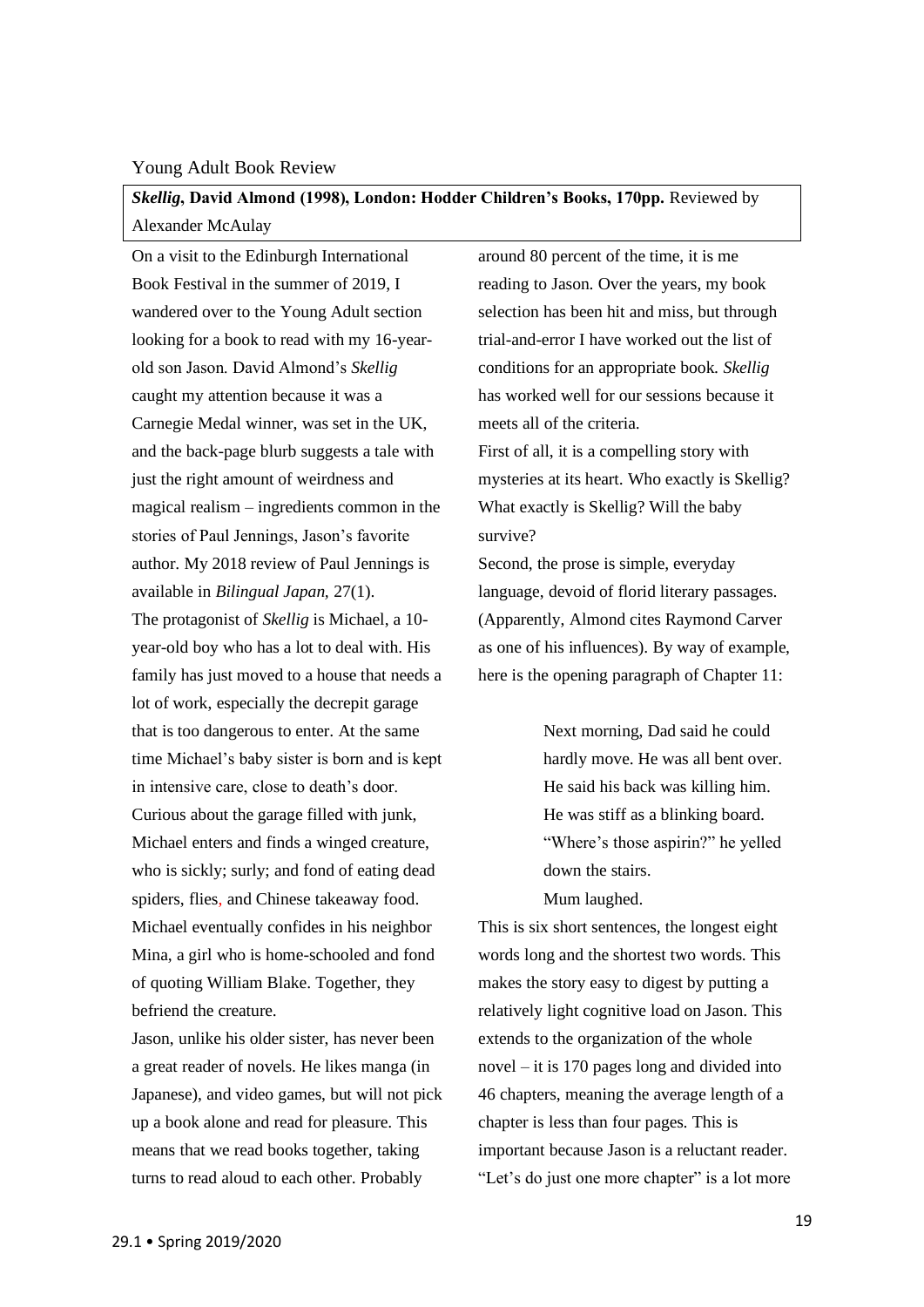persuasive when he can see that the chapters are short.

Third, the story is recognizably British without being too culture-bound. Sometimes British authors will refer to TV shows, celebrities, sports teams or foodstuffs that Jason is not familiar with, and his inability to access such 'codes' puts him off further reading. Almond generally avoids such devices, a point made by one reviewer:

> Almond's books seem to exist in their own otherworldly universe, outside all the trends in modern publishing, yet resolutely of the now.

(Allan 2014)

Last of all, the story throws up themes that lead to further discussion with Jason. The baby's ill health led to us discussing hospitalization and Jason's own experiences having a broken arm operated on (twice) and having his appendix removed. The trigger for this discussion was the word 'anesthetic.' Jason did not know it when it came up, and talking about his own hospital anesthesia experiences was a good way to teach the word. Through the character of Mina we could discuss home-schooling, and at other points in the story we were able to talk about topics such as the stress of moving home, weight gain, Dad-humour, and maintaining friendships. When we finished the story, we had a long talk about the parallels we found with other stories, notably *My Neighbour Totoro.* Both stories involve young people

dealing with the ill-health of a loved one (the mother in *Tororo,* the baby in *Skellig*), and encountering other-worldly creatures who help them realize we do not have to fear the unknown.

Despite his simplistic style, *Skellig* does have its high-brow elements. Mina likes to quote and talk about William Blake, for example, and the myth of Persephone is featured prominently towards the end of the story. Mina also teaches Michael about archaeopteryx, a creature reputed to be the transitional fossil between dinosaurs and birds. Furthermore, the ambiguity of Skellig's nature is left unresolved. Is he an angel? An evolutionary throw-forward or throw-back? An owl? Jason and I never discussed these denser aspects of the book, but some readers with intellectually curious children may want to use these sections as jumping-off points for further learning. The unresolved ambiguity in the story does make *Skellig* more 'arthouse' than the usual fare Jason and I read, but the fact that, at heart, this is a simple story, well-told, with engaging characters, is what made it work well with Jason and why I recommend it to *Bilingual Japan* readers. There is no romance storyline, no kissing, no profanity, and the adult characters are as multi-dimensional and realistic as the children. The pastiche and pantomime villains who populate many children's novels are nowhere to be seen here.

The book seems to be marketed as teen and young adult, and many reviewers note that it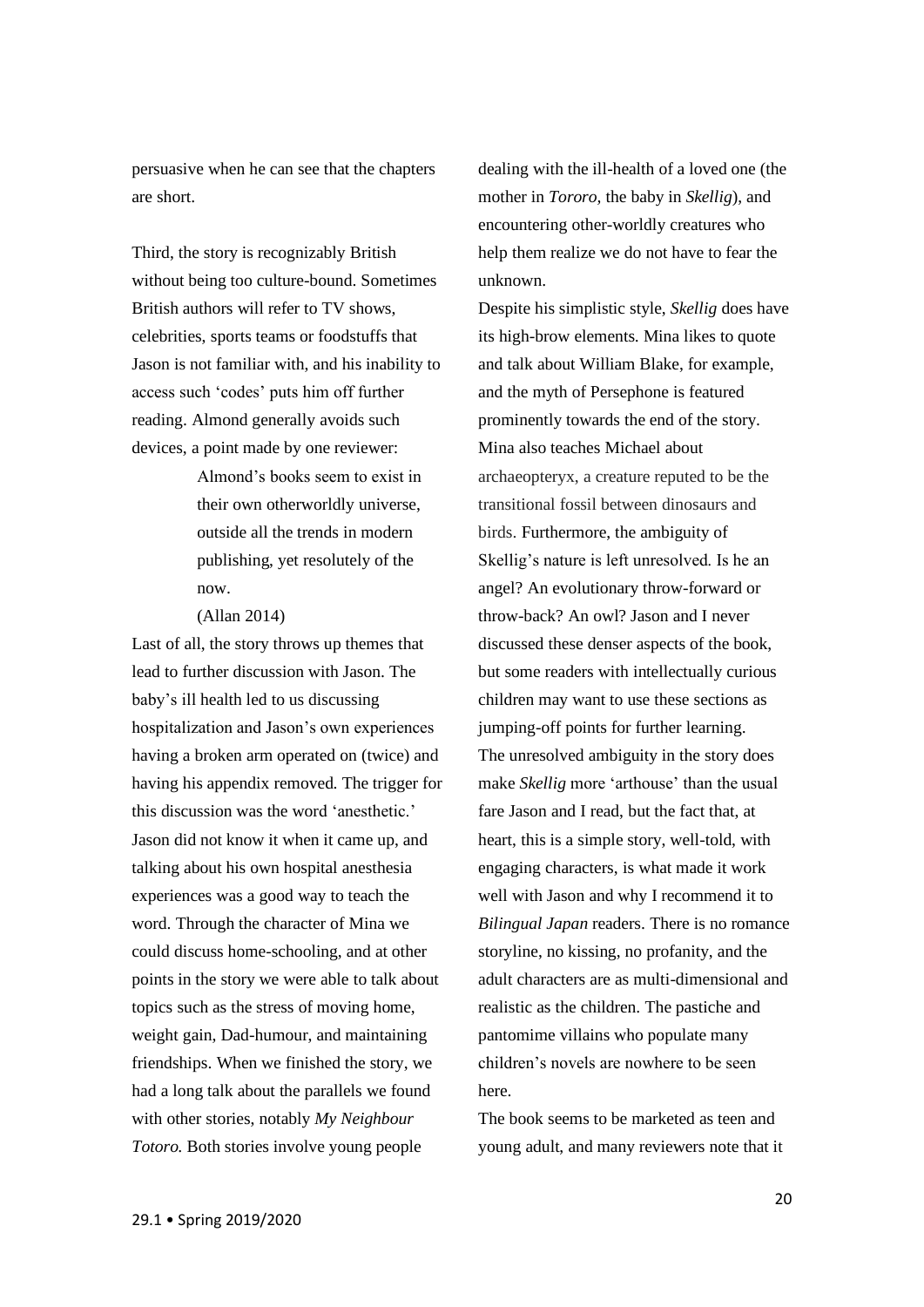is one of those rare books that blurs the lines between children's and adult literature. Considering Jason's interests and reading proficiency, 16 was the right time for him to engage with this novel. His older sister, a more precocious and voracious reader, could probably have handled *Skellig* at 13 years old. Given the book's huge success and lofty reputation, I suggest that it is one a broad range of *Bilingual Japan* readers may want to investigate.

## **References**

Allan, V. 2014. It's no myth… tale made me forget I was an adult. *The Herald* October 18, 2014. Available from: [https://www.heraldscotland.com/arts\\_ents/13](https://www.heraldscotland.com/arts_ents/13185163.its-no-myth-tale-made-me-forget-i-was-an-adult/) [185163.its-no-myth-tale-made-me-forget-i](https://www.heraldscotland.com/arts_ents/13185163.its-no-myth-tale-made-me-forget-i-was-an-adult/)[was-an-adult/](https://www.heraldscotland.com/arts_ents/13185163.its-no-myth-tale-made-me-forget-i-was-an-adult/) McAulay, A. 2014. The Short Stories of Paul Jennings. *Bilingual Japan,* 27(1).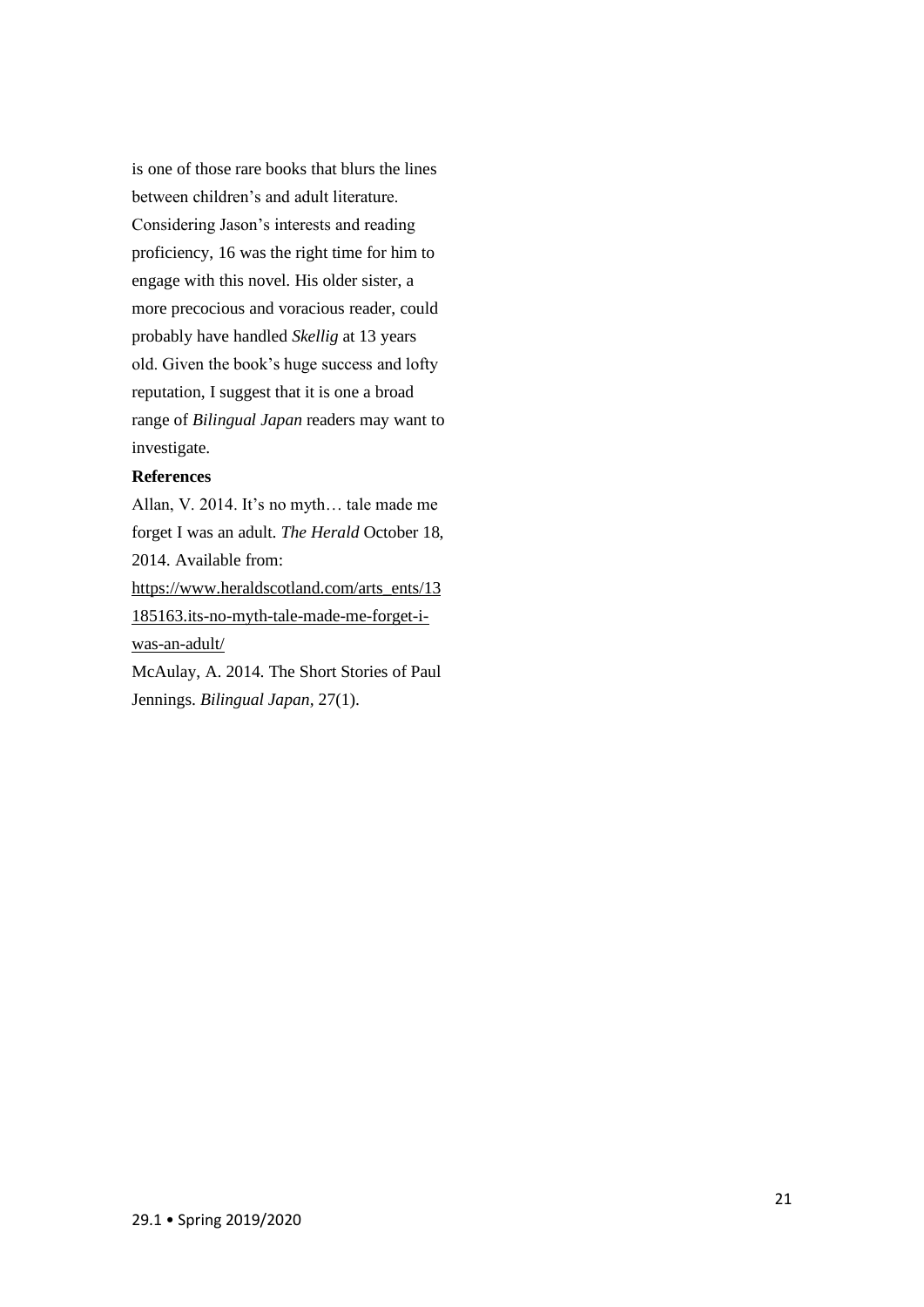## <span id="page-21-0"></span>Feature Article

Readers are encouraged to submit articles related to various other topics or issues related to language learning, identity, education, or child raising. Please contact the editor Risa Hiramatsu at [e18d1101@soka-u.jp](mailto:e18d1101@soka-u.jp) for more information.

## <span id="page-21-1"></span>**The Bilingual Abroad in the Time of Corona** by Alexander McAulay

At the beginning of 2020, my 16-year-old son Jason was preparing to leave our home in Yokohama to visit Australia as an outbound exchange student, studying in Melbourne from January  $26<sup>th</sup>$  to April 4<sup>th</sup>. The plan was he would live with an Australian homestay family and attend a private high school in the west of Melbourne. With apologies to Gabriel García Márquez for the title, this article is about that 10-week sojourn, which was intended to be one thing, warped into a quite different thing because of an incompetent broker, and then turned into a different thing again because of the coronavirus crisis. I had hoped to write a research paper about the gains in English-language proficiency and intercultural competence that Jason achieved. Instead, I offer here a cautionary tale to *Bilingual Japan* readers considering sending their child on outbound exchange through a for-profit broker.

## **Background**

Jason is our second child and speaks native Japanese and has high competency in English. I have documented Jason's progress in the case study column in *Bilingual Japan* over the years (Hill 2015, 2012, 2011, 2006). In those articles, I note that Jason has suffered a little in comparison with his sister who has always engaged more with English and has higher proficiency. A noticeable feature of Jason's bilingual journey over the years has been his quite considerable resistance to English. Were it not for a oneyear stay in the UK in 2011, Jason may well have been a passive bilingual by this point.

Annual summer sojourns to school in Scotland stopped when he was 12, in the last year of Scottish primary school. His sister, who is three years older, went to secondary school in Scotland every summer for six years, but Jason made it clear that he was not interested in summer schooling in the UK beyond primary. By the time he entered the first year of his private Tokyo high school, his only English interaction beyond the irregular lesson times with me was occasional viewing of the TV programme *The Thundermans,* and learning the lyrics of songs by Ed Sheeran, Maroon 5, and some other bands.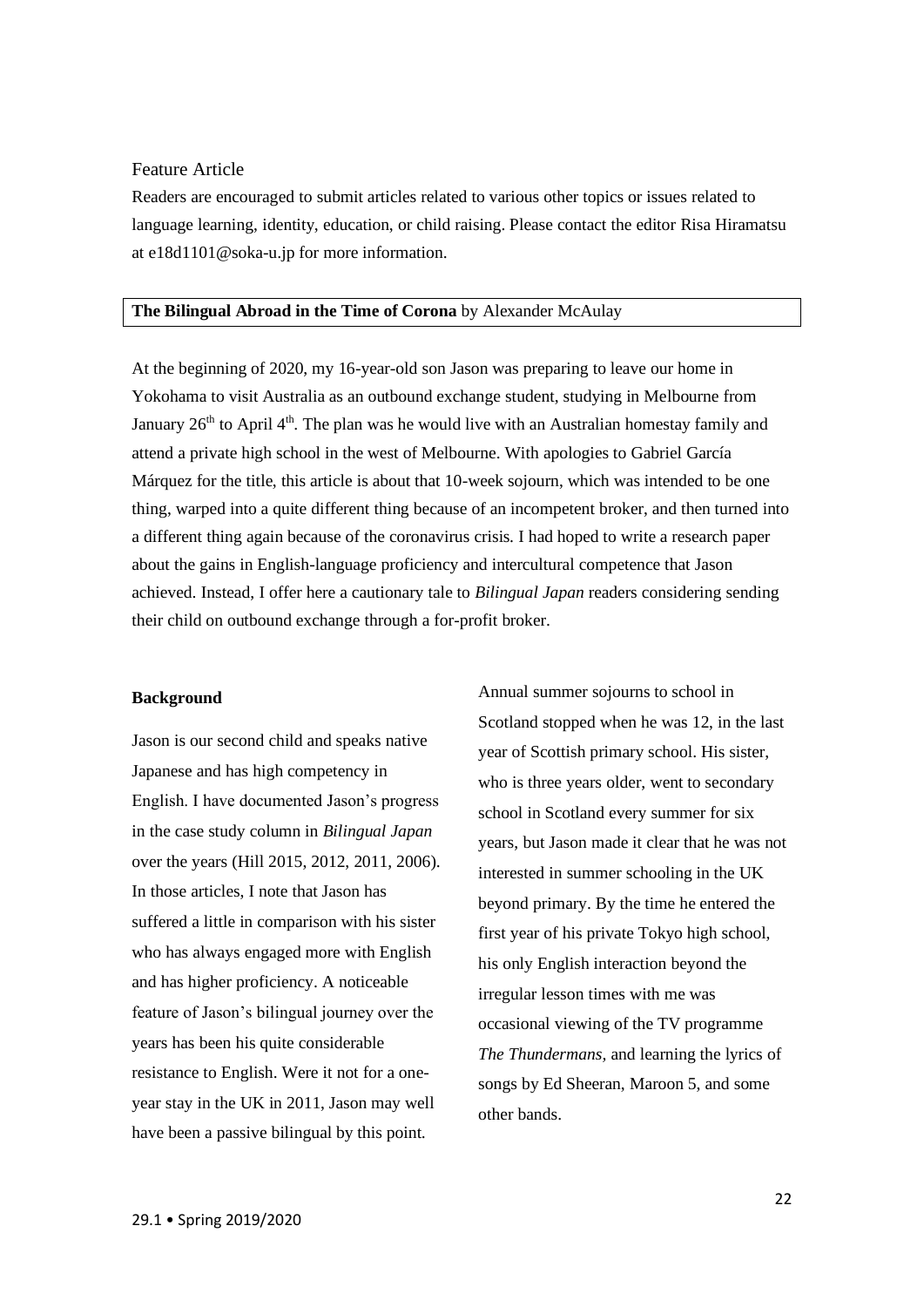It was somewhat surprising, therefore, in the spring of 2019, that Jason started to be curious about the international exchange programme offered by his high school. He brought home the information packs and we discussed the three options on offer: Canada, Australia, and New Zealand. As he has matured, Jason has realised that proficient English is something that will give him an advantage in life, and as a hafu with a Scottish Dad, he has an opportunity to get ahead. The desire to go on this sojourn overseas was, I think, an attempt to make up for lost time, and to take a more positive attitude to acquiring English.

And so, we attended the 'setsumeikai' information session run by the school in October 2019. It quickly became clear that the programme was run by a private broker, ISA, and not directly by the school. Melbourne emerged as the preferred destination. The cost of 1.2 million yen was prohibitive, and so Jason applied only on the condition that he would go if he received a Tokyo Metropolitan Government grant of 550,000 yen, which he successfully applied for. In November 2019, we received word that Jason was one of three pupils selected to go to Melbourne.

## **Pre-departure**

With Jason's departure approaching in mid-January 2020, our main concern was the bush fires raging in Australia. Although Sydney seemed to be bearing the brunt with daily images of the city shrouded in smoke filling TV screens, on one day in January the wind shifted and it was reported that Melbourne had the worst air quality of any city in the world. This was a worry as Jason is asthmatic and has been hospitalized with the condition in the past. I sought and received reassurances from Dermot, a friend living in Melbourne, and downloaded the AirVisual app that gives global air quality readings. Writing now, only two months later, it is hard to believe that bush fires were salient in our thoughts and the corona virus was a secondary concern.

The briefings and communication with ISA to this point had been fine, but I was wary. A lot of my university work is in Study Abroad and over the years I have heard some disturbing stories about international education brokers. My colleague is an exhigh school teacher who was also heavily involved in international student exchange. She did not have a good word to say about brokers.

The first problem we had with ISA came on the evening of Wednesday, January 22<sup>nd</sup>. They called to say that the Melbourne school required a medical assessment of Jason's current health in relation to asthma. This certificate would have to be in English. I told them that Thursday was the day clinics in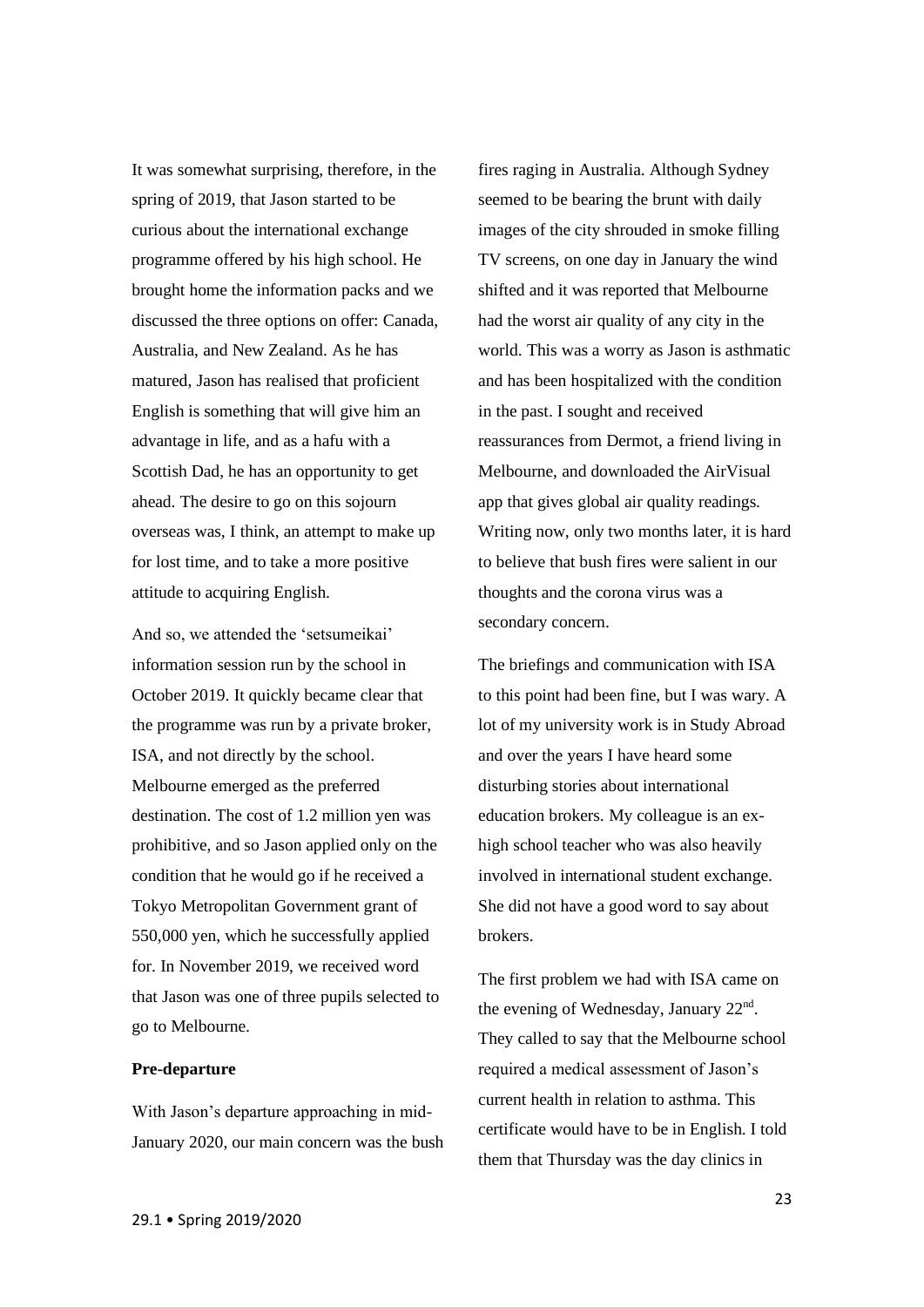Yokohama were closed, and on Friday my wife and I had work, and Jason had school. Their reply was that, in that case, Jason would be taken to a Melbourne clinic when he arrived, and we would have to pay for this medical examination.

I complained vociferously. Both ISA and the Melbourne school had had Jason's medical details for over two months. The bush fires had been in the news for over a month. And yet they were calling me three days before departure to tell me to arrange a medical examination in a clinic that could produce English documentation? I told them Jason would not be going to a clinic before he left, and we would not pay for an examination in Melbourne. Someone more senior contacted me the next day to say the examination would be arranged by ISA staff in Melbourne and would not cost anything.

However, what actually happened was Jason arrived in Melbourne, and asked his host family about the examination. They had not been told by ISA, and simply assumed Jason wanted to see a doctor. They took him for an examination, and it cost him 40 dollars. This turned out to be a waste of time and money, as it was not what the school required, and no medical certificate was produced. The medical saga continued but I will end here as it does not relate to bilingualism – but it does illustrate the dubious competency of the broker.

## **Weeks 1-3**

Jason arrived in Melbourne on Sunday, January  $26<sup>th</sup>$  and started school on Thursday, January  $30<sup>th</sup>$ . His homestay hosts were an Indian family with two children aged 9 and 6, who provided lots of English interaction for Jason. They took him to the beach one weekend, and he got to attend the final of the Women's Cricket World Cup which was contested by Australia and India. Jason was more than satisfied with his homestay experience.

Unfortunately, the school experience was less than satisfactory. The information given by ISA about borrowing a school computer and uniform turned out to be wrong. These were minor issues, however, compared to the classes that were offered. Jason had gone to Melbourne believing he would be in mainstream classes with local pupils, studying alongside them in regular classes. What actually happened was that he was put in a dedicated EFL class of ten pupils – Jason and his two schoolmates from Japan, and seven Chinese pupils who had also just arrived in Melbourne.

This was a disturbing turn of events for a number of reasons. First of all, we were told Jason would be in mainstream from day one – there was no mention of an EFL class exclusively for exchange students. Second, the school gave no details on whether or not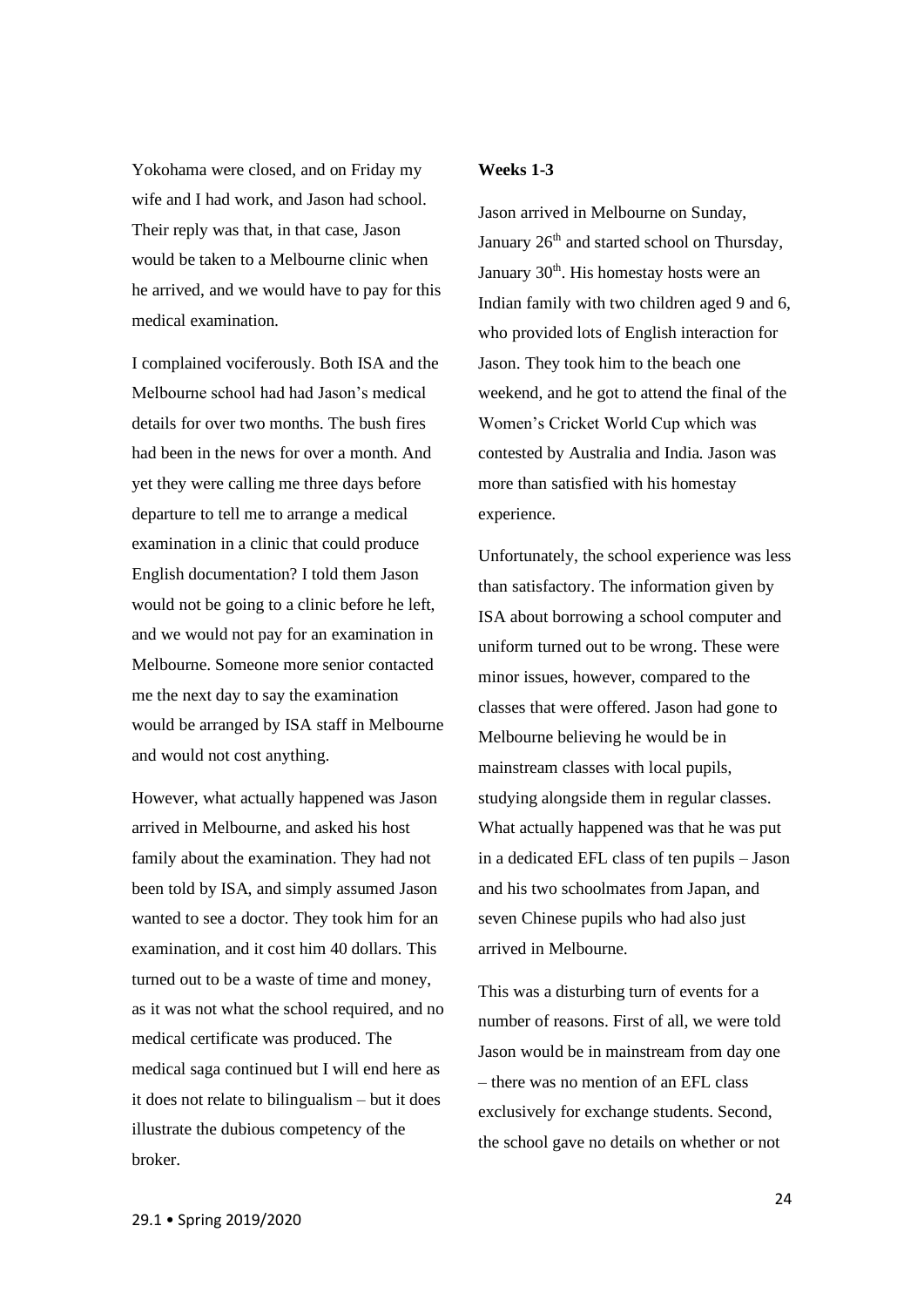Jason would be joining mainstream later. Third, the class was aimed at the false beginner proficiency level typical of firstyear high school students in Japan, a level totally inappropriate for Jason.

I spoke to Jason on Friday, January 31st, and was reassuring and encouraged him to make the most of the whole experience by getting what he could from the classes and working to improve his English outside of lesson time. Privately, I was furious. I called the Tokyo school on the following Monday morning and was reassured by their initial comment: "This is not what we were promised." Unfortunately, all they did was pass this information on to ISA, whose response was that they had no idea that this would happen.

For over three weeks, from January  $30<sup>th</sup>$  to February  $21<sup>st</sup>$ , Jason attended the EFL class. He kept a good attitude and tried to make the most of the situation, but he was clearly frustrated that the level was beneath him and he was not in classes with local pupils. The only contact he had with local pupils was in after-school football games. The other boy who had gone from the Tokyo school was a friend of Jason's. They had agreed before departure that the best thing for their English studies was to not hang around with each other. However, as they had no opportunity to make mainstream friends, they fell into a habit of spending time after school and on weekends with each other. (The third

Japanese pupil, a girl they did not really know, ended up joining them by week 2 as she was in the same boat, and Jason and his friend felt sorry for her). During that time, I was in contact with ISA trying to find out if, or when, Jason would move to mainstream. The answers from ISA were vague and noncommittal. Jason asked his Melbourne teacher when he would be moving to mainstream and was told: "Be patient."

### **Weeks 4-6**

On February  $24<sup>th</sup>$ , it was decided that Jason – and only Jason – would move into mainstream. The change in his mood was immediate. He enjoyed the challenge of encountering new vocabulary in all the classes, which consisted of English, Geography, Science, Maths, Computer, History, Sports, and P.E. In the mainstream English class, they were reading *The Catcher in the Rye.* It is a novel I know well and looked forward to discussing with him. I also knew that Holden Caulfield's idiolect and the cultural context of the novel would be difficult for Jason. It would have been challenging had he started the class in tandem with the local students. Joining three weeks late, with 70 pages of reading to catch up on in one weekend, made the task Herculean.

Jason joined mainstream classes on February  $24<sup>th</sup>$  and the other exchange students were moved into mainstream the following day.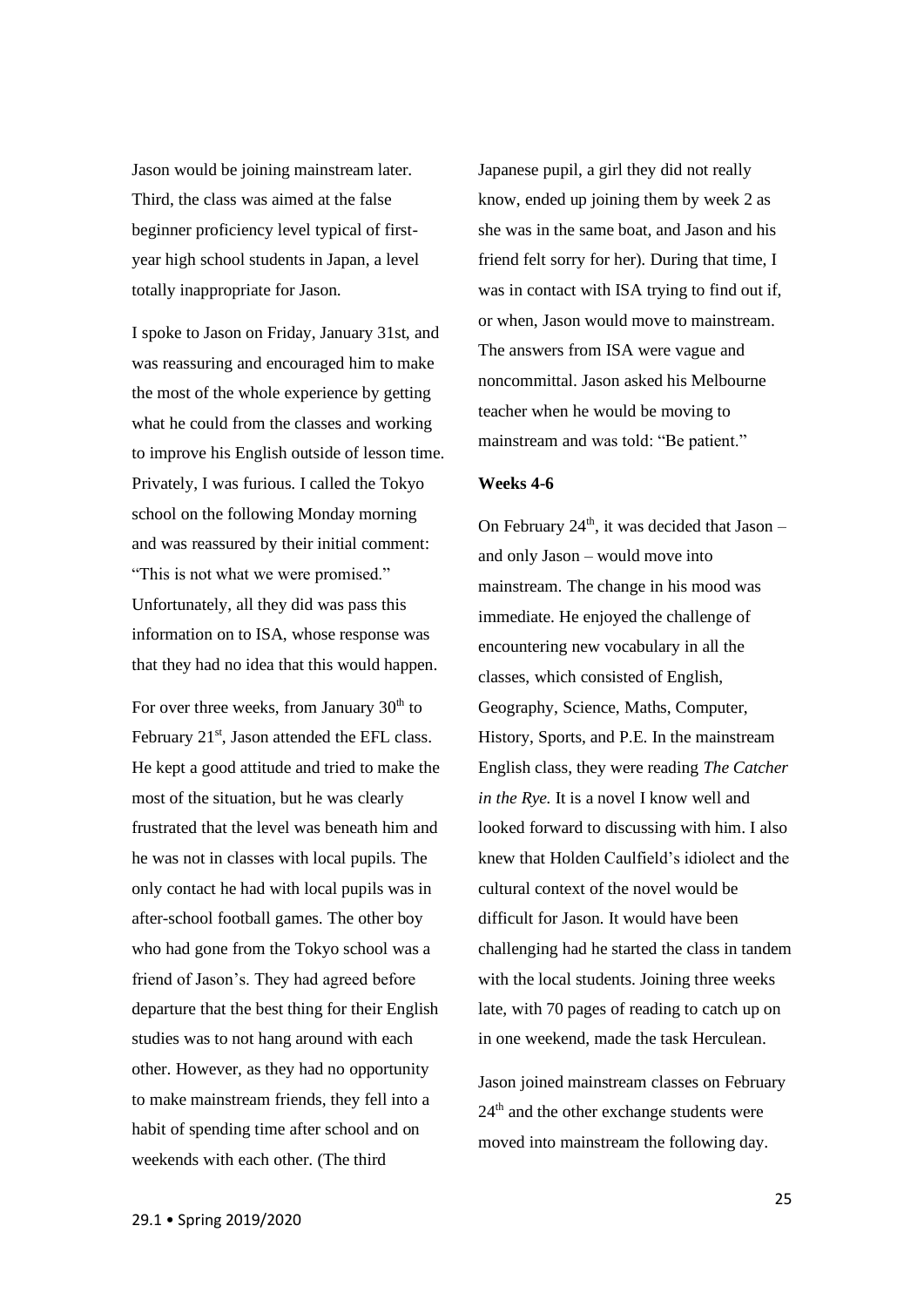ISA emailed me a long explanation that involved miscommunication between the Melbourne coordinator, and two members of staff at the Melbourne school, one of whom was regularly absent and difficult to contact. However, no reason was given as to why the students did not enter mainstream classes immediately, or on the timing of the decision to move them out of EFL and into mainstream. Reading between the lines, it seems obvious that had I not complained, Jason would never have left the EFL class.

With the move to mainstream, it felt like Jason's study abroad had finally started in earnest. He made Australian friends in his classes, and learned about topics he would not have the chance to study in Japan, such as Australia's role in World War I. He had met my friend Dermot in Melbourne. Dermot and his family lived in Yokohama a few years ago and knew Jason as a child. He reconnected with them and enjoyed barbecues at their place on the weekend. He was still hanging out with his Japanese friend after school, but that friend lived with a host family very close to the school. The family was very accommodating and would talk in English to the boys after school and told Jason he was welcome in their home any time. The bush fire situation was coming to an end and no longer a threat. The corona virus was proving a concern in Japan but had still not affected Australia. In retrospect,

weeks 4-6 were the peak of Jason's sojourn. On March  $12<sup>th</sup>$ , however, the situation shifted again.

#### **Weeks 7-9**

On Thursday, March 12th, Jason told us that his school was closed till the following Tuesday because it was suspected one of the pupil's had contracted the coronavirus. His school lessons shifted to online, and the next morning Jason logged onto the borrowed school computer and engaged with his virtual lessons. This was deeply frustrating for Jason, who had enjoyed less than three weeks of regular classes. I am proud to say he handled it in a mature manner and took a pragmatic view of the situation.

On March 16th, we were relieved to hear that the school was opening again. Jason returned, but the joy was short-lived. The school announced on March 17th that they would be closing on March  $20<sup>th</sup>$ . The term was due to end on March  $27<sup>th</sup>$ , and they would be shifting to online teaching for the last week of it. Jason went in on March 19th expecting that the rest of his time in Melbourne would be spent doing online lessons. However, on that final day the school told him he had to return his borrowed computer, which meant he could not take part in the online lessons. This abruptly brought to an end his affiliation with the school. He was sent back to his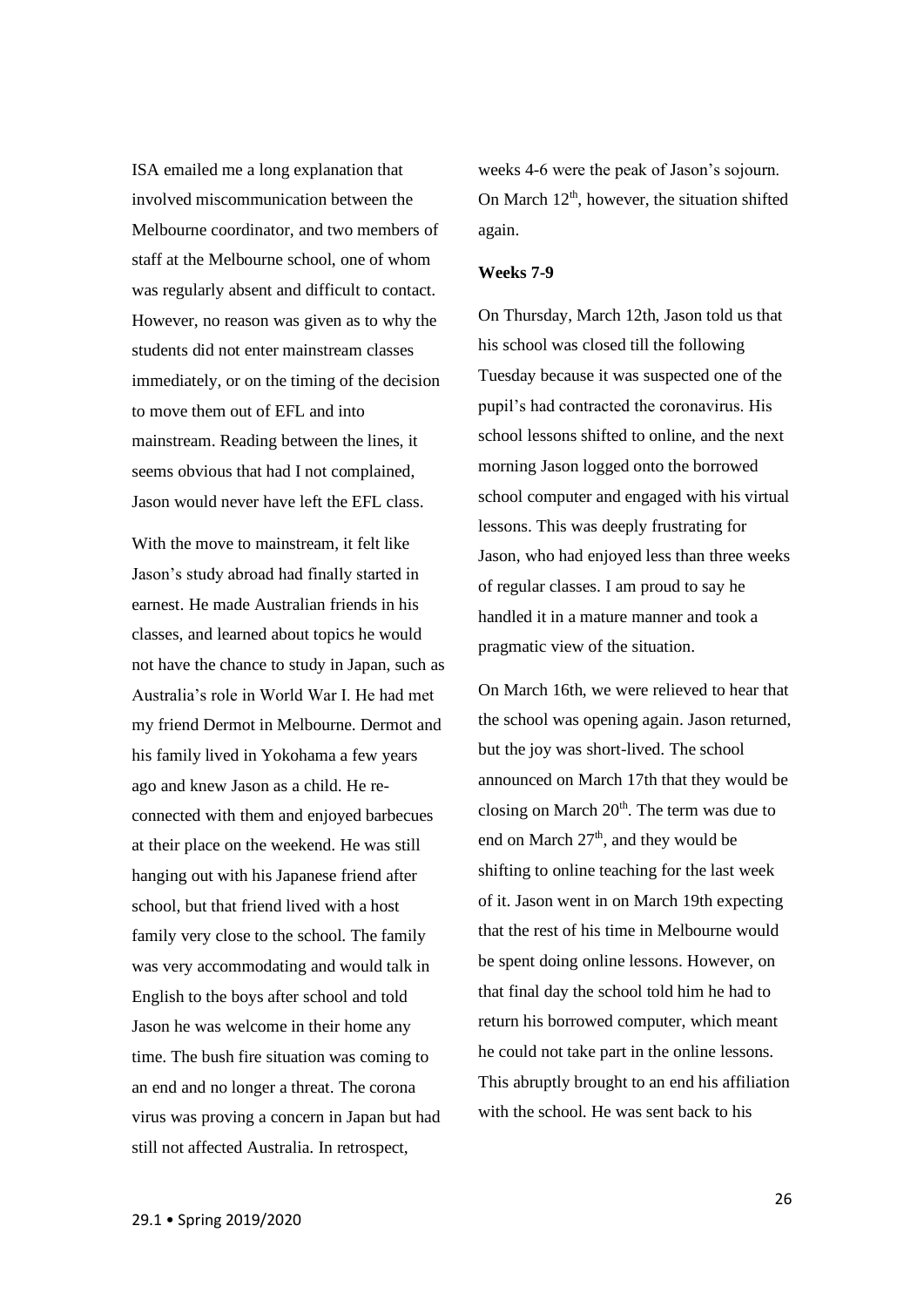homestay hosts, effectively abandoned by the school.

On the evening of March 19th, Jason and I talked, and he said that he wanted to stay until the scheduled departure date of April 4 th. He was still having a cultural experience and was looking forward to an upcoming visit to Dermot's home. By this time Melbourne also had corona infection, and shops, cafes, gyms, etc. were closed. I told Jason I would prepare English lessons for him. Instead of learning online with the Melbourne school, he would be learning online with me.

Although there was talk of international flights being halted, we were not unduly concerned. Dermot had said Jason could stay with him indefinitely if there was a crisis, an option we in no way wanted to take up, but which also gave a certain degree of peace of mind. (As it turns out, at this time Dermot was hosting a German high school student in Melbourne on exchange, who ended up stranded there. As I write, she is still living with Dermot).

However, it occurred to me that Jason may have been putting a brave face on things. He seemed bored. His school in Japan was also closed by this point, but maybe it would be better that he was bored at home than bored in Melbourne. I told him that, if he wanted, we could fly him home early. On the day I

made the offer, March 19, he refused. That night, however, he changed his mind, and when I woke the next morning, I had a WhatsApp message from him saying he had changed his mind.

My plan that day was to organize a flight for him as soon as possible. However, events overtook us once again and Qantas announced that they would soon be suspending all international flights. Jason was booked on a Qantas flight on April  $4<sup>th</sup>$ , but ISA emailed to say they would be bringing Jason home early and had booked him a flight on March 26<sup>th</sup>. Jason left Melbourne at  $04:30$  on March  $26<sup>th</sup>$ , on what turned out to be the last day that international flights left Australia before a governmentimposed shutdown.

### **Conclusion**

You will notice that there is not a lot of mention of bilingualism in this article – and that is the point. Jason's trip to Melbourne was intended to be a 10-week English immersion adventure where he would test himself in mainstream classes, make new friends, and greatly enhance his English proficiency, intercultural competence, and self-reliance. What he got was an immersion experience of under three weeks, no new friendships, and an atrophied cultural experience. Before departure one hope I had for the sojourn was that it would test his self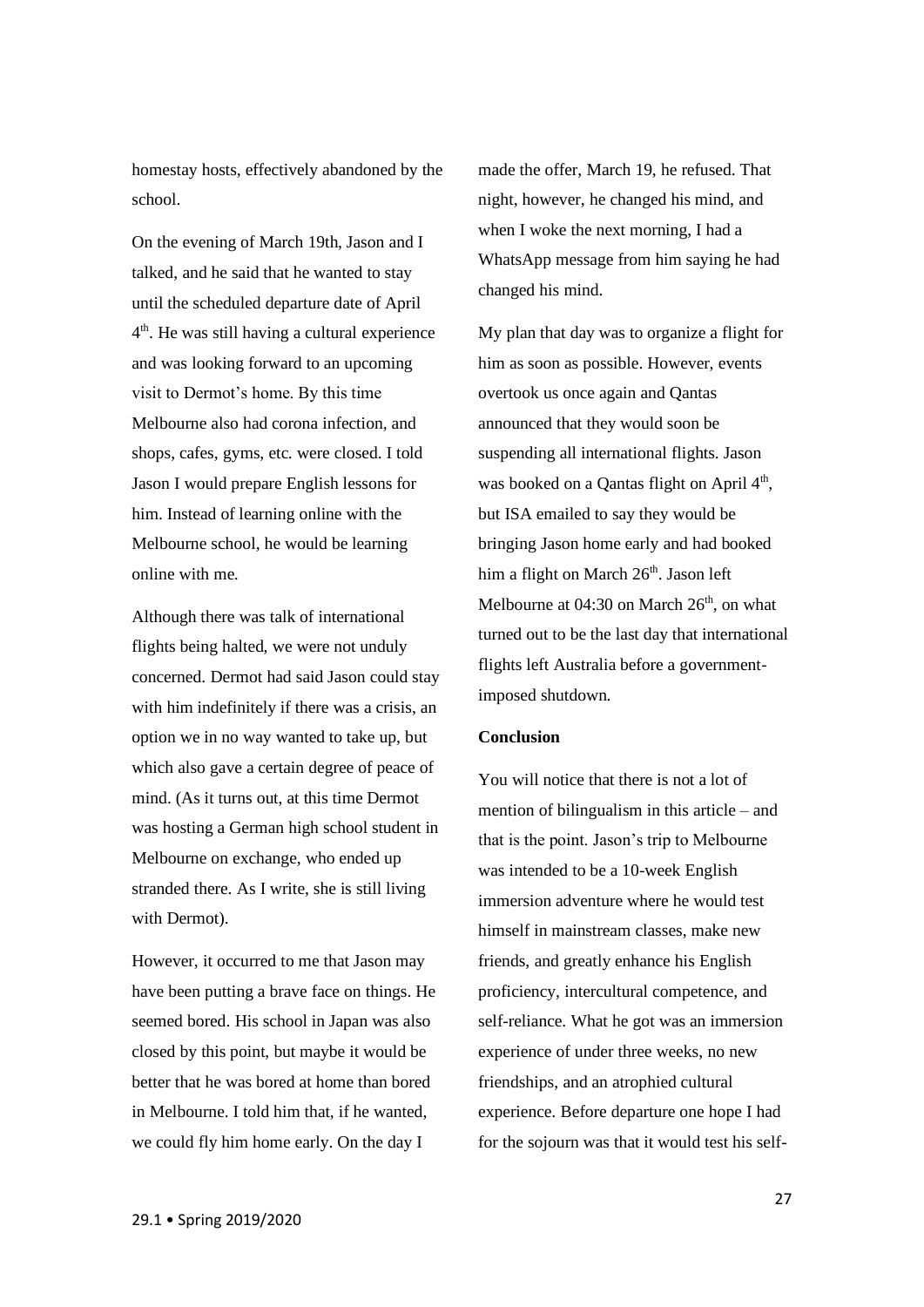reliance, and indeed it was tested. He passed with flying colours.

The positives are that Jason's English does seem to have improved slightly, and he is much more confident. The conversations we have had about his experience reveal he has a wealth of material now for storytelling in English; stories he will be relating to his grandchildren.

I stated at the outset that this is a cautionary tale. While the effects of corona could not have been predicted, the experience of a forprofit broker failing in duties of communication and pastoral care are all too familiar. For *Bilingual Japan* readers considering similar high-school exchanges, I would urge healthy degrees of caution, asking around of previous participants, and online research regarding the broker and host institution. Between the two of them, Jason and his sister have over a decade of experience in short-visit immersion in

Scottish schools. The comparison between those experiences, arranged by me, and Jason's Melbourne experience, arranged by a for-profit broker, are night and day. The bilingual abroad in the time of corona will prove, one hopes, to be a singular experience. The bilingual abroad in normal times will tread a well-worn path, and parents would do well to heed previous warnings.

## **References**

Hill, A. (2015). Scottish Sojourns: Reflections on a Five-Year Primary Project. *Bilingual Japan.* 23 (3).

Hill, A. (2012). A Year in a Scottish Primary: Part Two. *Bilingual Japan.* 20 (3).

Hill, A. (2011). A Year in a Scottish Primary: Part One. *Bilingual Japan.* 20 (2)

Hill, A. (2006). Second-child Challenges: A Scottish-Japanese Bilingual. *Bilingual Japan.*  15 (2)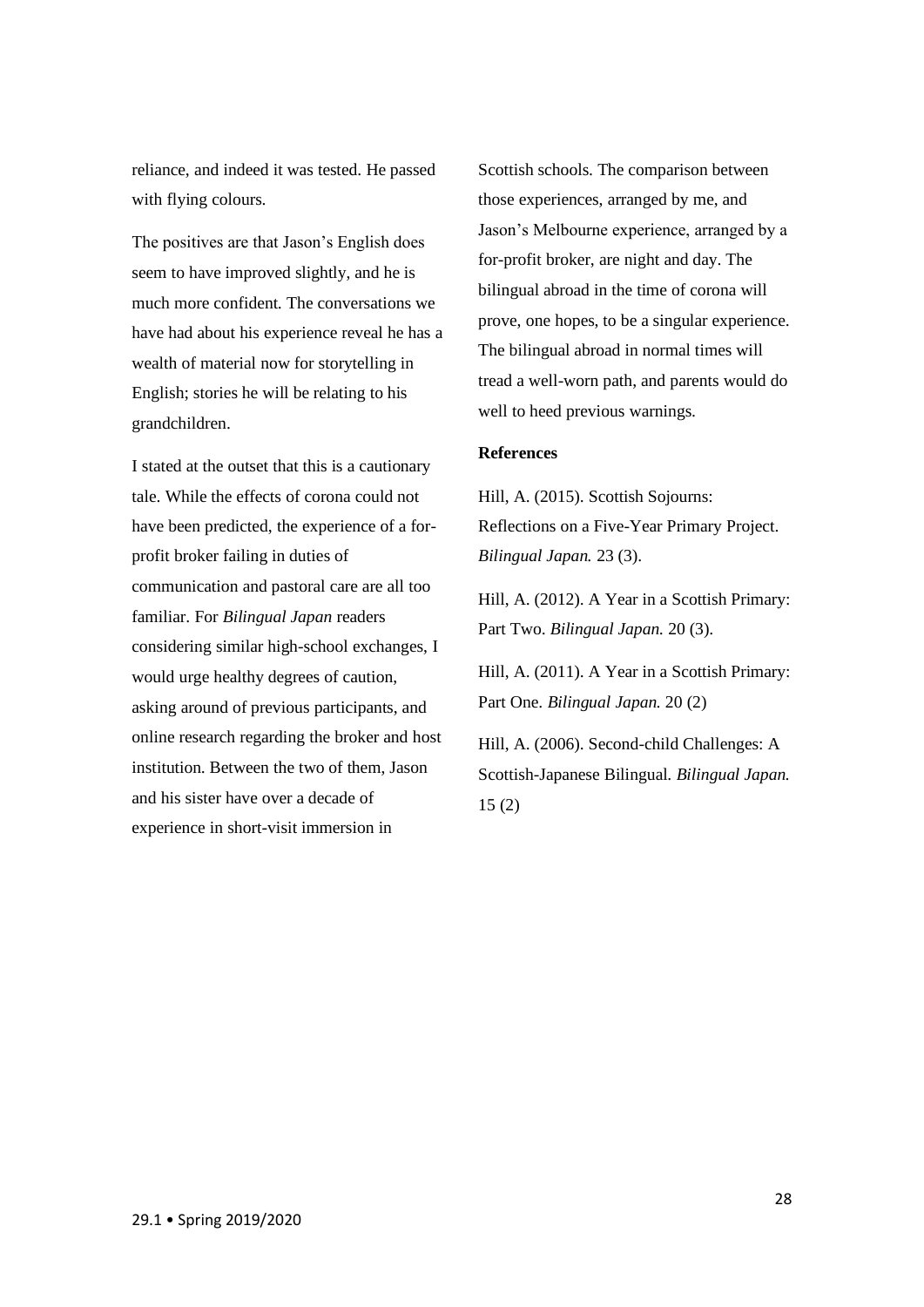## <span id="page-28-0"></span>Resource Column

A column about books, magazines, and other resources for bilingual children in Japan, including: reviews and recommendations, information about where to get the resources, offers of resources to exchange, or give free to a good home (no sales, please) and calls for help from B-SIG members interested in producing their own children's resources. Please send submissions to the editor, Diane Lamb at dianelamb.ohiojapan@gmail.com.

## <span id="page-28-1"></span>**Resources for Increasing Quality of Minority Language Input** by Joshua Rappeneker

When my son K was 20 months old, he entered an English-only daycare. From then until just before his fifth birthday the majority of his language input outside of the home was in English. At home, we have maintained the oneparent-one-language (OPOL) approach since birth and have been relatively happy with its success. He was able to interact with his English-speaking cousins without difficulties and have conversations with English-speaking adults (he liked to order his own food in restaurants and would often chat with the waitstaff). However, after K joined a Japanese language kindergarten around age five (21 months ago), I started to notice asymmetric language development, which left me somewhat worried.

As K spent more time with Japanese speaking peers, and in various Japanese language afterschool activities, his Japanese began to develop much more quickly than his English. Apart from yearly trips overseas to visit his extended family, I am his only source of in-person English input. With that in mind, I wanted to increase the quality of language input to maintain an additive environment. I put together a list of activities and approaches to try and maximize the quality of his language input without turning English speaking into a chore. I have listed them below

in three broad categories: games, screens, and daily activities.

## **Games**

K loves games, especially any games that he has a chance to win, so they provide their own intrinsic motivation and require no particular persuasive effort to get him to participate. The rules-based nature of games also means that there is little resistance to artificial limits on language use, which can otherwise be met with understandable opposition. Without the structure that games afford, it has been my experience that children can chafe against strictures in which they only speak a given language in certain environments. I have listed three of the many games we play here in our home in order of time required to play:

*Tell Me A Story.* This is a very simple and yet remarkably enjoyable game, published by *Eeboo*. It consists of a deck of cards, each of which depicts some fanciful fairy-tale-like scene (e.g. an owl carrying a letter; a princess speaking with a squirrel.) The standard rules of the game are that each player is dealt a number of cards, and then players take turns playing a card and using it to create the next part of the developing story. Our variation on the game is that the player who plays the final card must retell the story from start to finish in both Japanese and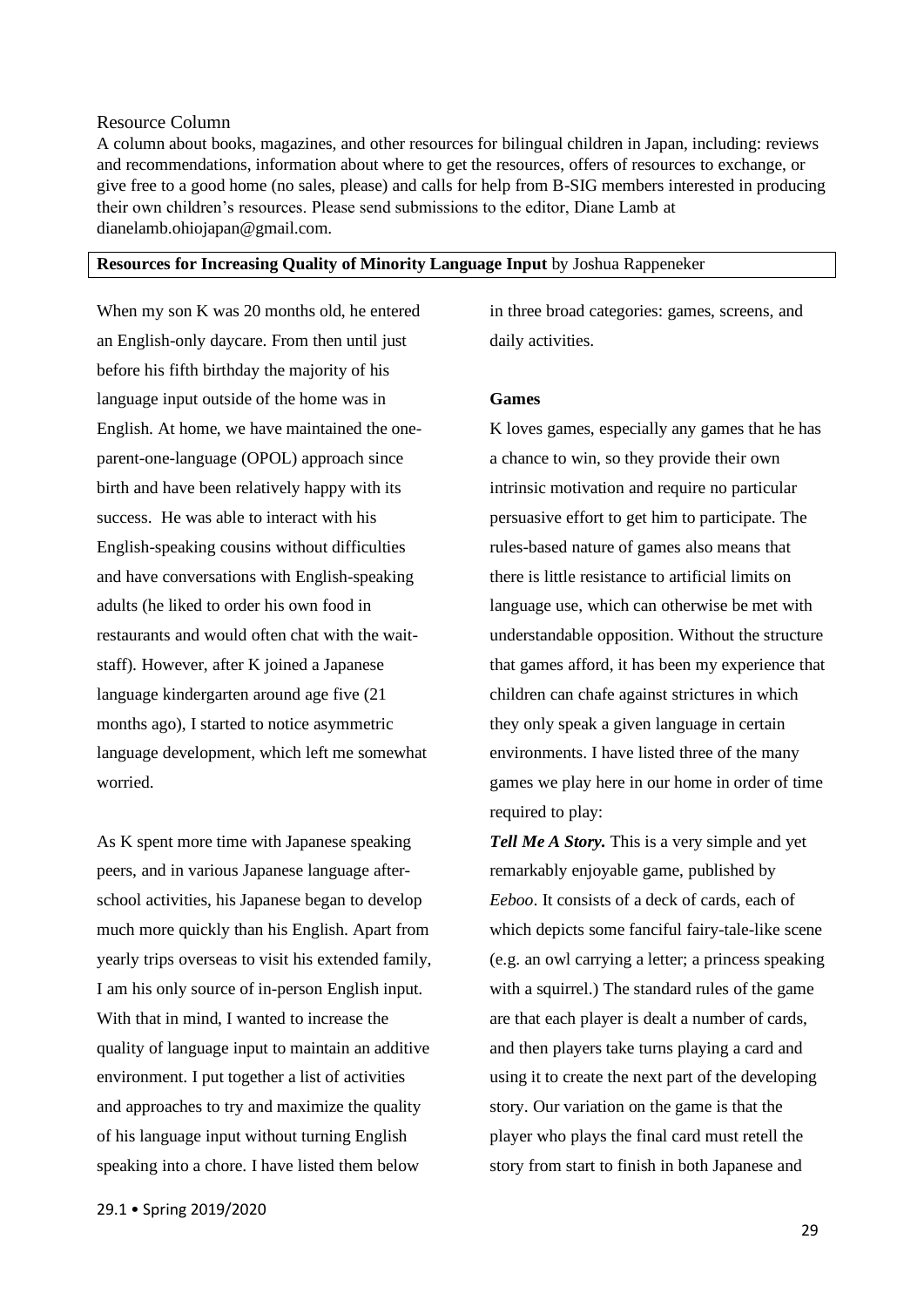English. (Somehow K always manages to play the final card.)

One of the advantages of this game in particular is that its difficulty naturally scales with language ability. When K was younger, he was, as might be expected, much less proficient in describing sequences of events, and therefore in English relied almost entirely on 'and then' to place events in order. Now that he has access to much more sophisticated time-phrases, his stories have become similarly temporarily sophisticated.

Me: Who wants to start?

K: You

Me: Okay (looking through cards). Once upon a time…there was

 $K^{\dagger}$  A raccoon

Me: Ha ha. Do you want to start?

K: Yep. Once upon a time a raccoon had a treasure map to a real surprise (K plays a card with a picture of a raccoon holding some paper)

Me: Oh. A raccoon has a treasure map to a real surprise? (I play a card with a picture of treasure chest). And the surprise was a treasure chest full of gold coins.

K: But a squirrel, a ginormous squirrel, always stole the treasure before he could get it. (Playing a card with a picture of a squirrel holding a diamond ring)

… (later in the game) …

K: Meanwhile, the queen and the pig were having a chat time.

29.1 • Spring 2019/2020 Me: Yes, they were chatting about how to help the raccoon find the treasure….

(K in discussion with the author, January 2020)

*Catan. Catan is a strategy board game for 3-4 people in which players must compete in settling colonies on an island. The rules state that it is suitable for children 9 and up, but K was able to play it from 5 years old. It has a strong social element, as players negotiate trade deals for resources, and convince other players not to block their progress into the island.*

Whilst the competitive nature of the game usually engenders a spirit of secrecy, in our version of the rules we encourage openness and communication between players: each turn, players discuss their current strategy and any upcoming possibilities in the game, and make trade requests to other players. We make sure to ask each other questions when strategies are unclear, and offer each other advice. This openness does have the one drawback in that K seems to win disproportionately often, but it's still an enjoyable experience for the adult players as well.

Me: What are you thinking?

K: I want to build a road

Me: Okay, do you have enough stuff?

K: No. I need wood. Who has some

wood?

Me: I have some wood, what will you give me?

K: I can give you iron or sheep.

Me: Okay, I'll swap my wood for some iron.

K: Thanks. Now I'll build a road.

(K in discussion with the author,

February 2020)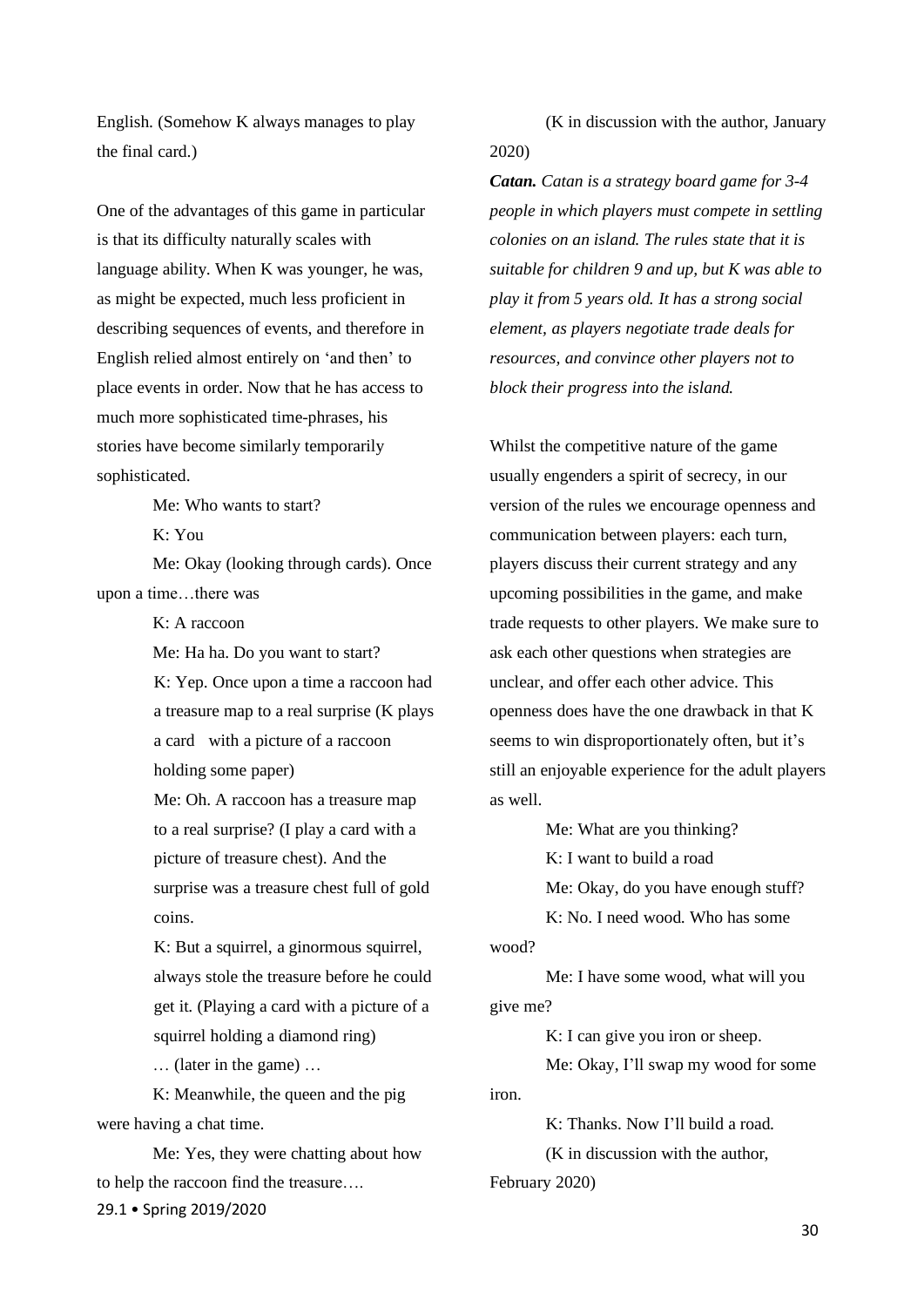#### *Tabletop Roleplaying Games (Dungeons and*

*Dragons). The original, analog versions of roleplaying games can be played with just pencils and sheets of paper. A 'game master' (in this case, an adult player) acts as the arbiter of a world in which the other players adventure. The majority of the game is performed through speaking – either by players talking to characters in the world (voiced by the game master), or by them describing the actions they would like to attempt (dice rolls and the game master decides if the actions succeed or not).*

I bought a starter set for Dungeons and Dragons (the most popular tabletop roleplaying game) early last year (it's available from major online retailers for just over ¥2,000), and since then K and I (and occasionally my wife) have played it for tens of hours. His excitement for the story and for his character's advancement in the world provides him with ample incentive to play, and there is a great variety of the input he receives from playing (for example: planning, making conversation with other characters, describing his actions, and reading scrolls that I've designed). It's also a lot of fun! Anyone interested in starting role playing games with their kids can find instructional resources on YouTube by searching for 'D&D with kids' (the top result as of this writing, '5 Tips for [Playing](https://www.youtube.com/watch?v=A-dQtYKQyms) [Tabletop](https://www.youtube.com/watch?v=A-dQtYKQyms) RPGs with Kids,' is a good starting point).

#### **Screens**

29.1 • Spring 2019/2020 Screen time is, of course, a contentious issue for parents of young children due to so much

conflicting research on its potential benefits and drawbacks, and it's not something that I've completely come to terms with. However, there are some great benefits to be had from monitored screen-time, especially the variety of input types and opportunities for learning. *Netflix. Access to curated, child-friendly content in multiple languages makes Netflix a very attractive option. Amazon Prime does not have the same content controls as Netflix, and so it requires a lot more supervision (I don't have any experience with Hulu). K tends to watch three types of programs on the service: competition shows (e.g. Ultimate Beastmaster, The Final Table), children's dramas (with a preference for Australian shows, e.g. The InBESTigators, Little Lunch), and Japanese anime.*

I monitor his *Netflix* usage in two ways. First, I try to make sure that at least 50% of the programs he's watching are in English. This isn't usually received with any resistance. Secondly, I ask him to give me a quick summary of what he's watched when he's done (e.g., 'What happened in today's episode? Why did they do that? What happened next?'). This is to confirm the suitability of the content as much as to encourage him to think about what he's watched and hopefully integrate some of the language he's been exposed to. Apart from that, *Netflix* is usually consumed passively whilst I'm cooking or doing some other house work. That being the case, he clearly picks up quite a bit of vocabulary from *Netflix*, which is made apparent when he refers to my wife and I as '*contenders*' and himself as the '*reigning champion*' whenever we play a game.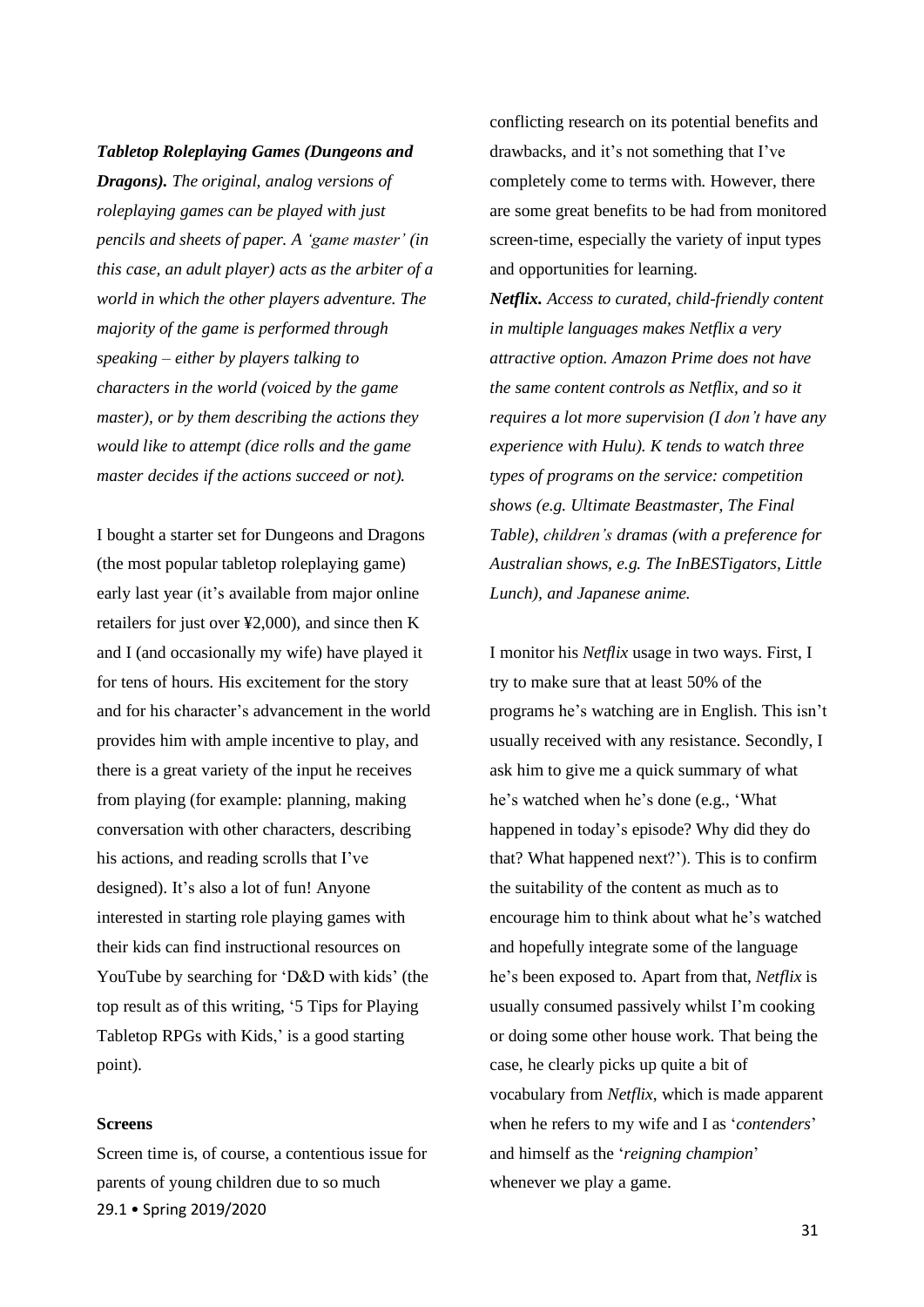*Reading Eggs/Maths Seeds. This is an app/website produced by ABC Australia (the Australian national public broadcaster) and designed to teach children to read (and do mathematics). K started using it in earnest around four years old, and achieved a sevenyear-old reading level (according to the app itself) by the time he was five, through unsupervised learning on his iPad. It's not free (as of writing it's approximately ¥1,000 per month), but in our case it was very successful.*

The software works by providing students with units made up of short lessons and practice exercises, which culminate in a unit test. Each lesson or exercise a student completes provides them with 'eggs' which can be exchanged in the app for cosmetic items to modify the student's avatar, or to play certain games within the app. The website also provides worksheets and guides for parents to print out. Finally, there are hundreds of graded readers developed for and available within the app, divided by genre and with associated quizzes. K read a lot of these (probably one or two a day before he stopped) in order to win 'trading cards' within the app (these cards seem to exist separate to the 'egg' system, but to be honest I never really understood how it worked, only that he liked it).

29.1 • Spring 2019/2020 There are two possible drawbacks for the software. Firstly, the majority of narration is done in an Australian accent. Like all varieties of English, Australian English has its own vowel sounds (and, unusually: phonemic length distinction for vowels), which means some of the phonics lessons may be confusing for children of people with different varieties (such as those that have undergone the cot-caught merger, or the father-bother merger; i.e., large parts of North America). The second is that the more advanced lessons (for students 7-13 years old) are less interesting than the earlier lessons (at least they were for K), and so the program may not be as suitable for older children. Even so, for younger students (~3-6 years old) learning to read English, it is an excellent resource to consider. *Messaging / FaceTime. I encourage K to send messages to his extended family from his iPad, or contact them directly via FaceTime whenever he wants. This is an attempt to maintain daily English use with people other than me, and also to give him concrete benefits to reading and writing English in Japan. Whilst the bulk of his messages to relatives overseas consist almost entirely of emoji, he does stay in regular contact with his grandmother and aunties and reads their messages in English.*

## **Daily Activities**

This section is a list of a few simple day-to-day things we have found to be effective in increasing (bilingual) communication in the house:

*High-low. After dinner each night, we go around in a circle and talk about the high point and low point of our day. For high points, we usually discuss why it made us so happy, and for low points we often discuss how it came about, or how it might be avoided in future (depending on the nature of the 'low'). As K is six years old, he is able to do this activity without any eye-rolling*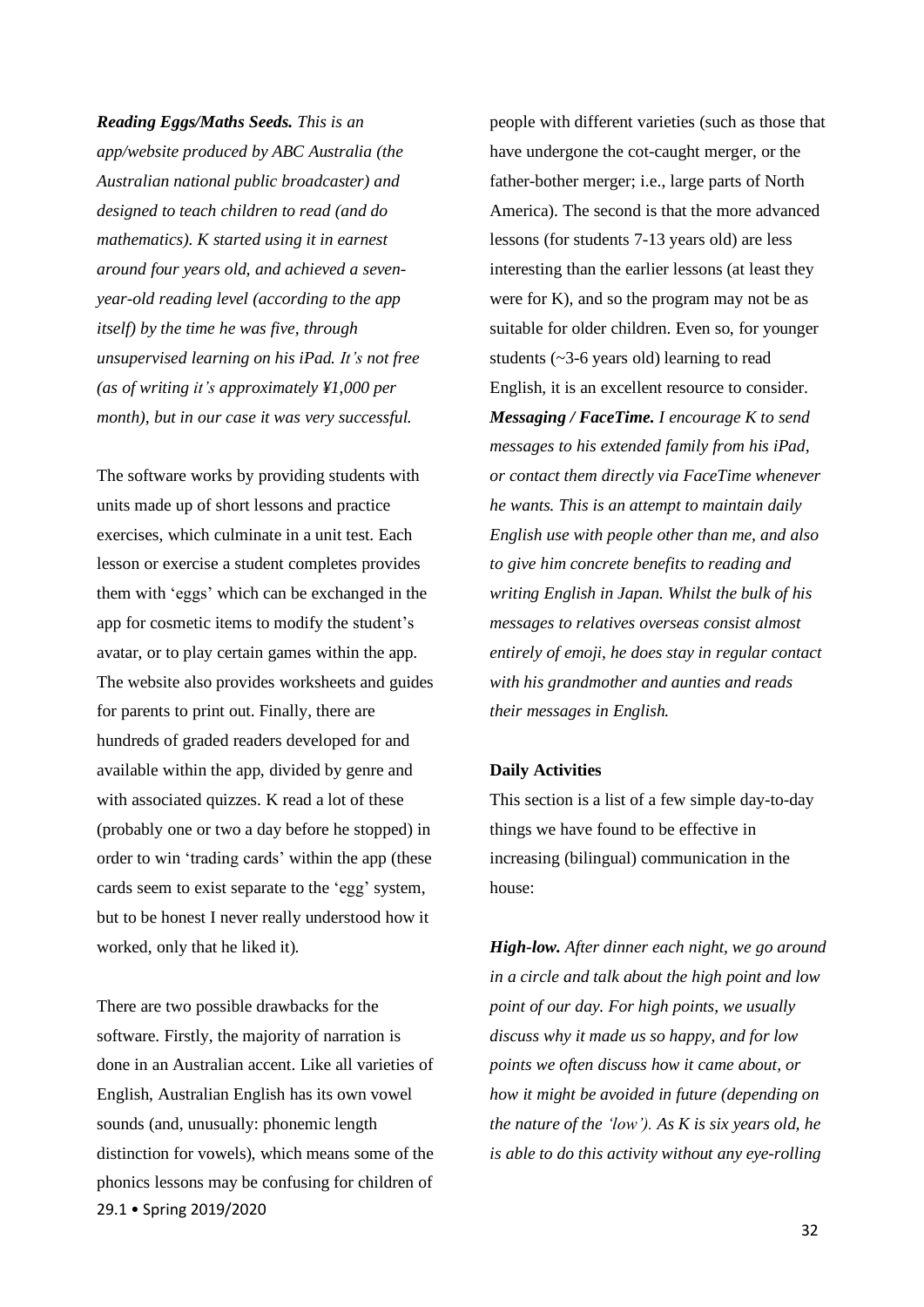*or annoyance. Time will tell whether we can continue this into his teenage years.*

Me: Okay, let's do high-low. Do you want to start?

K: Yeah. My high was eating *katsu*. Me: Haha. Why did that make you happy?

K: Because it was so delicious. Me: I love *katsu* too, unfortunately! What was your low?…

(K in discussion with the author, February 2020)

*Schedule Negotiation. Each afternoon when K gets back from school, he and I negotiate and write down his afternoon timetable before his mother gets home. We break up the remaining hours until her return into thirty minute blocks, and then list the things that need to get done that day (e.g. study, doing the dishes, tidying) and the list of things he'd like to do (invariably: watch tv, use iPad). We then negotiate what we believe is a reasonable timetable that includes all these things. Surprisingly, the timetables end up different each day, depending on his mood, or the things he has to do.*

*Bedtime Reading with Discussion. Each night before bed, I read a few chapters of a book to K (we've already read most of Roald Dahl's books, all of the 13 Story Treehouse series (Andy Griffiths), and are currently reading the Bad Guys series by Aaron Blabey). After finishing the chapter, we discuss what happened, ask him about characters' motivations and what he thinks will happen next. I then let him read the title and some of the first page of the next chapter. This seems to help him maintain his excitement for the next night's reading.*

## **Conclusion**

Providing compelling, quality input for the minority language can be difficult when you are the sole language speaker. Integrating language input into games, screen time, and household activities can be a helpful boost to communication and can prove quite fun for the parents as well. For caregivers anxious about the disproportionately small quantity of minority language input, focusing on short, meaningful activities may prove effective in addressing the unbalance.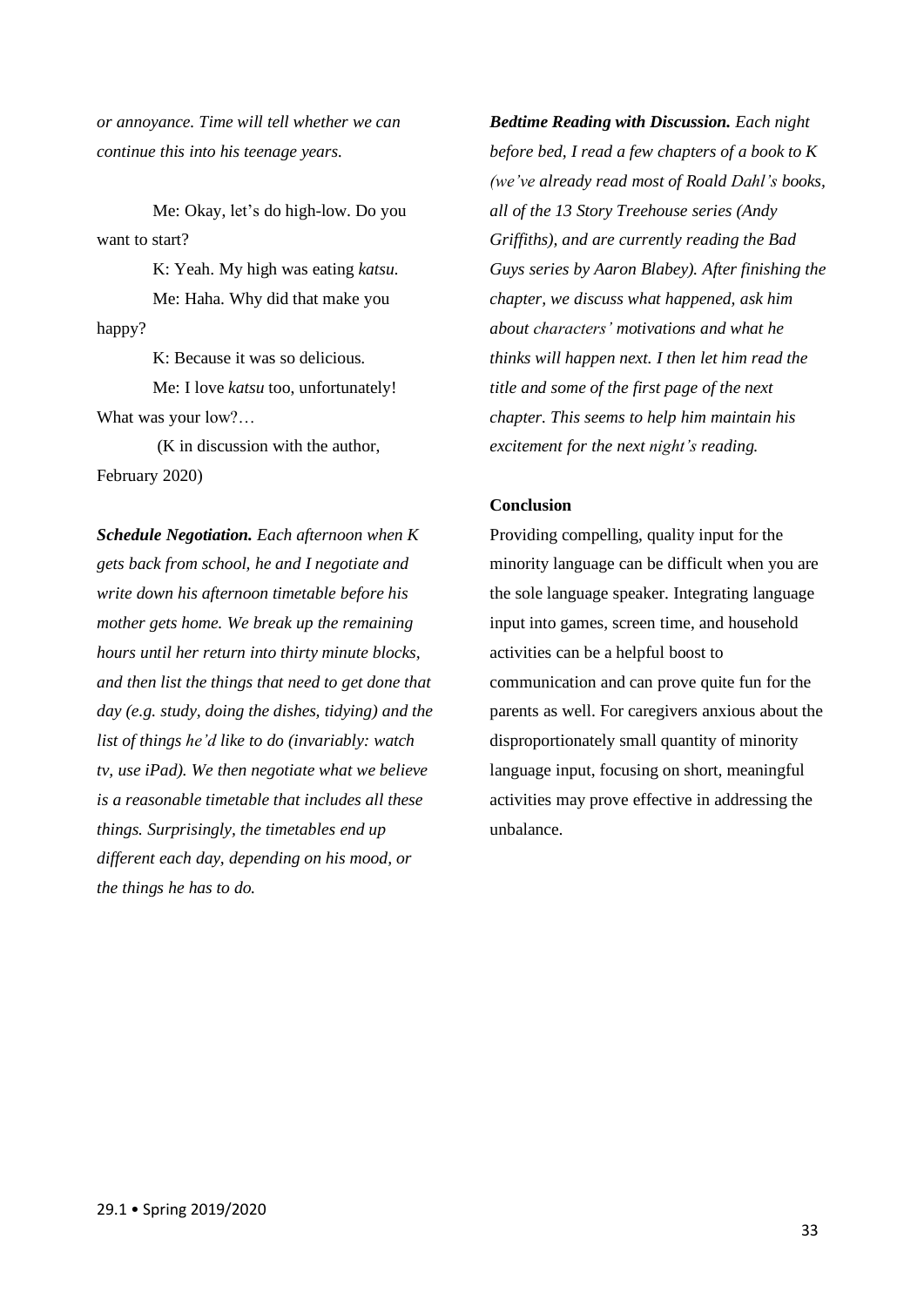<span id="page-33-0"></span>**English Language Resources for an American Father Raising Bilingual Children in Japan** by David Truxal

For the past thirteen years, my wife and I have been raising our three children in a bilingual/bicultural home. It has no doubt been one of the most challenging yet rewarding experiences I have had in my life. Despite the difficulties, it has been especially interesting to observe what kinds of resources have helped to contribute and develop my children's English language proficiency. What's even more fascinating is to think about how significantly the times have changed and that several of the resources that I will describe below did not even exist when I was a child. In short, the accruing of the following resources has not necessarily come from a strategic approach from either one of us. Instead, it has most definitely been developed from a combination of discovering things by ourselves, encountering them at work (as an educator), or by getting information from talking to other individuals we know in our communities (work, school, etc.).

Our family consists of five people: myself, my wife, and our three children. The oldest, son S, is a first-year junior high school student and is thirteen years old. The middle and the youngest, both daughters, A and N, are currently fourth and second-grade elementary school students. They are ten and eight years old, respectively. All three children attend local public Japanese school. S was born in Chicago in the United States. We moved to Japan when he was 22 months old. A and N were both born in Japan. At home, we have no strict language policy for our

family. In general, we are flexible, and are of the view that language is a resource that should be used however the user sees fit. The primary language I speak to all three children is English. My wife is Japanese and mainly uses that with all three children at home. Both girls predominantly use English with each other and their brother. If they are talking about something school-related, S will use Japanese with them. Looking back on this early childhood and elementary school period of raising three bilingual children, the following is a list (in no particular order of importance) of what I consider to be the most influential English resources for our family.

#### **Trips to the U.S.**

Although these trips have been infrequent (i.e. three times in eleven years), they have been extremely important in not only helping to develop the children's speaking fluency, but have also helped to foster a strong interest in English and American culture. Especially for A and N, before actually traveling to the U.S., they had a hard time making the connection between the place itself and the language. A has been to the U.S. twice, when she was seven and nine, and N has been once, when she was seven. At these ages, they were able to express some of the things they felt about their experiences. One of the things they felt was how interesting it was that everyone around them was suddenly speaking English! They were very happy to speak English with relatives and family friends.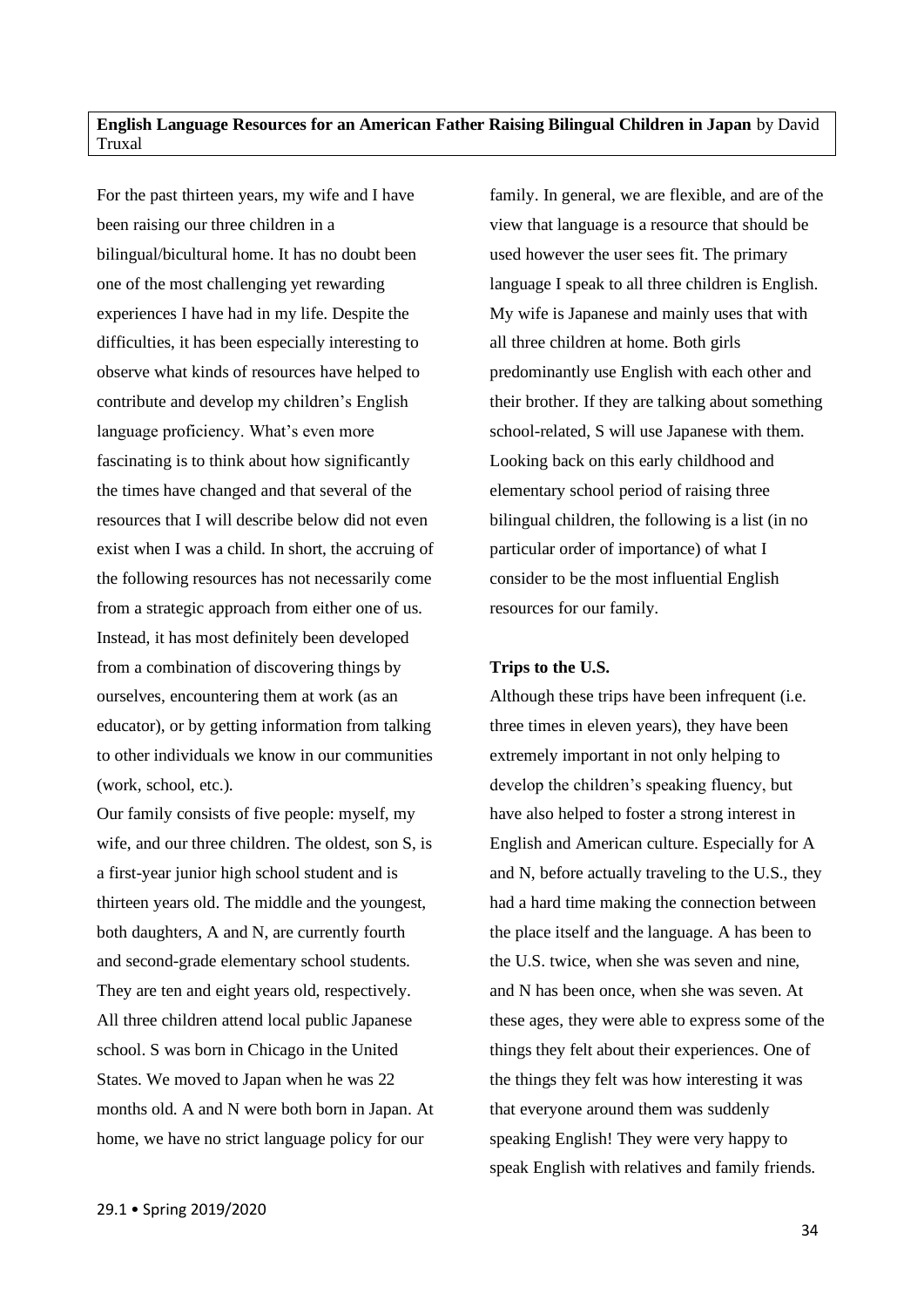#### **Japanese Mother Speaking English**

I am not exactly sure if this is exactly a language resource per se, but the fact that my wife is very open to speaking English to her kids makes me think that it has been valuable. I believe this has undoubtedly helped to create an environment where the kids are fully linguistically supported by their parents. We have never had a strict or, better said, consistent language policy in our home. So if the children ask their mother a question in English, she will answer in English and vice versa for Japanese. While this might seem like common sense, in my experiences in talking to other international families, it is often the case that when presented with a question in English, the mother will respond in Japanese. In a sense, it seems that these families are operating on more of a one-parent one-language policy.

#### **Interactions with other International Families**

29.1 • Spring 2019/2020 Working at a university has put me in touch with many other international families, often times ones with children as well. Though not too numerous, the exchanges and interactions we have had have been influential in helping to reinforce my children's bilingual/bicultural identity. Some of these exchanges and interactions have included barbecues at my house or picnics in the park. Seeing kids who are also bilingual/bicultural, has allowed them to realize that there are many other people who are similar to themselves. In daily life they usually only get a chance to speak English to their family, so in these interactions, they are able to speak English with non-family members and this has been eye-opening for them.

#### **Bedtime Stories and Independent Reading**

Since the children were young, book time has always been something that they have enjoyed and was a time that was treasured by everyone. Usually this time was before they went to bed. I would read to each of them part of a book/story. I did this starting from when they were about three years old and continued until quite recently, at least in terms of with the girls. S was about four and a half when he took off on phonics and began reading books by himself, such as *BOB Books* and the earliest *I Can Read* book. His reading did not take too much monitoring after that and he is now reading at a similar level (or possibly one year lower) as native speakers of his age. A definitely developed later and started reading simple books (*BOB Books*) when she was about six. N was somewhere in between the two of them, reading simple books independently when she was about five. Both A and N have been progressing quite well and enjoy reading very much. Now that they are improving in terms of their own independent reading and also because everyone has become busier in general, I have been reading books less to them before bedtime. However, because the routine was wellestablished, they still have a number of different books at their bedside and they often read in bed. They read books both in Japanese and English before bed. Some of the English books they read are *I Can Read* books, *Dr. Seuss*, *Oxford Readers*, and *DK Readers* to name a few. **BOB Books.** This is a series of books that I stumbled upon when I was teaching at an international kindergarten. In the books, Bob is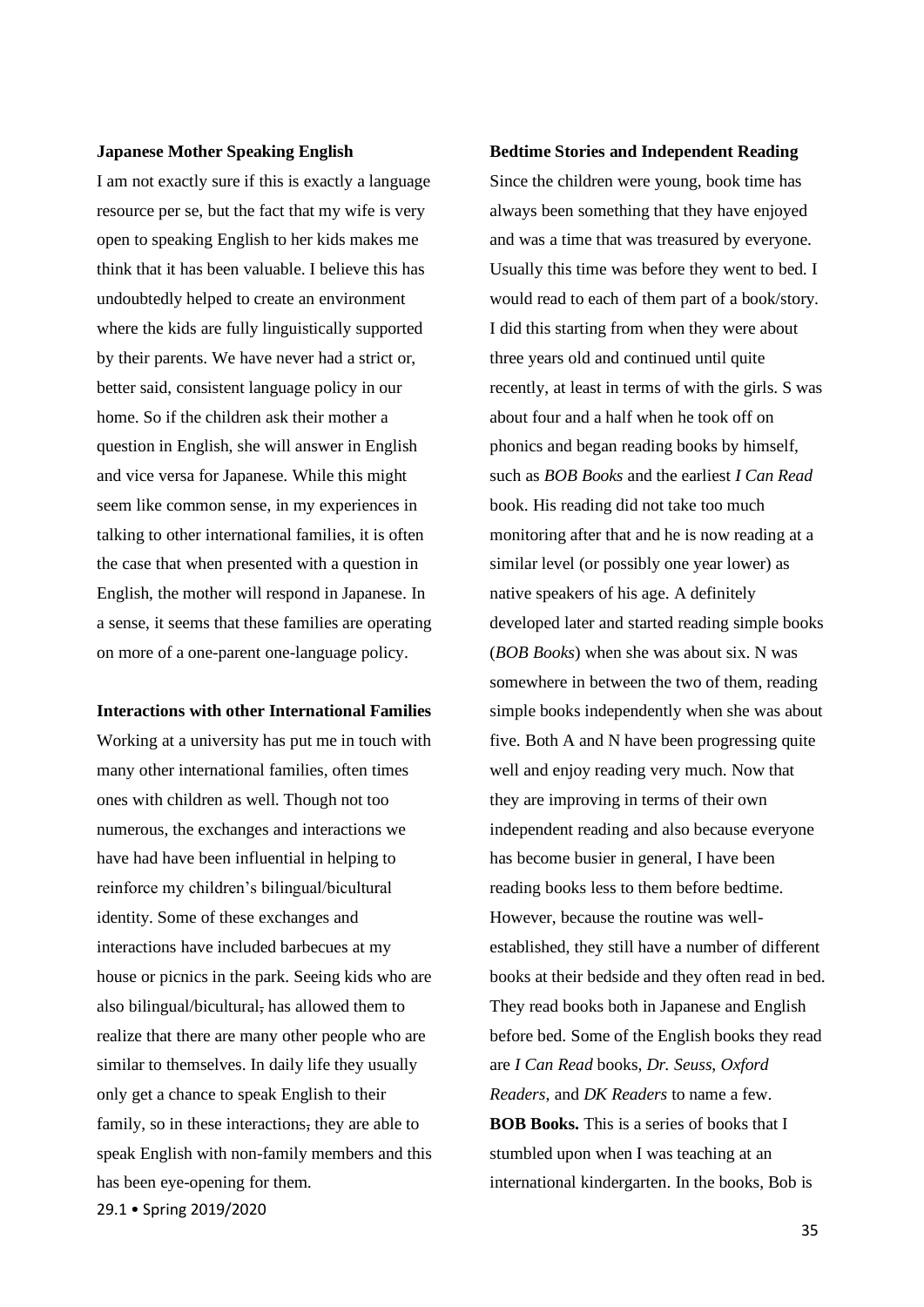the main character and he has a group of friends, all of whom have simple, three letter names like Sam, Peg, Mit, and Ruff. At the beginner level, the books have one to two-word sentences with a simple picture illustrating the words. For example, "Mat sat." has a drawing of the character Mat sitting down. The books advance in difficulty for each level with different vocabulary/grammar themes such as word families, complex words, long vowels, and sight words. The beginner set also has an "11 hints for teaching your child to read" card that is very helpful for parents. Since the lower-level books only have about ten pages, one of the reasons they seem to be so effective is that beginner readers can read an entire book by themselves. Kids can get a sense of completion by reading the whole book rather than just part of a story. It's a definite confidence booster and has kept my daughters motivated and interested. I introduced these books to the girls primarily (as S was reading at a higher level than these books when I encountered them) when they were each about five years old. At first, I would read them to the girls, then we would read them together, and then they read them on their own.

## **Phonics and Reading DVDs**

29.1 • Spring 2019/2020 There are a number of popular phonics and reading DVDs on the market (e.g. *Leap Frog Letter Factory, Meet the Phonics Letter Sounds, Meet the Sight Words*) that have been useful in helping my children to understand phonics and to help in reading sight words. When teaching phonics in the home, unless the parent can make things interesting enough for the child to stay engaged, the learning can get a bit boring for

both the parent and the child, and the child can quickly lose motivation. These DVDs are able to hold the children's attention as they are amusing to watch, as well as educational at the same time. We usually used them at home and we did not do anything very structured as I did not want to make it too serious. They watched them just like they would watch any other DVD.

## **Movie and DVD Subtitles**

My children don't watch as many DVDs as they used to when they were younger (the reason is that they have now become much more interested in YouTube and Netflix), but one of the things that I have always insisted on when they do watch anything on a DVD is to turn on the English subtitles. The programs they watched were primarily animated Disney, Pixar, or DreamWorks' movies, or DVDs such as *Dora*, *Little Einstein*, and *Sesame Street*. Before they were able to read, I think the subtitles got them used to the idea that the words they saw on the screen were related to the voices they heard. Now that they are reading, they often get excited to read the words when they see the subtitles appear. What great simultaneous reading and listening practice!

### **Apple TV**

This facilitative device is included on this list simply because of the fact that it has made using the internet for the two girls much easier. Before we had this device in our home, the children were only able to use the internet on independent, mobile devices. However, after purchasing it, they are able to watch shows together on TV, which provides chances for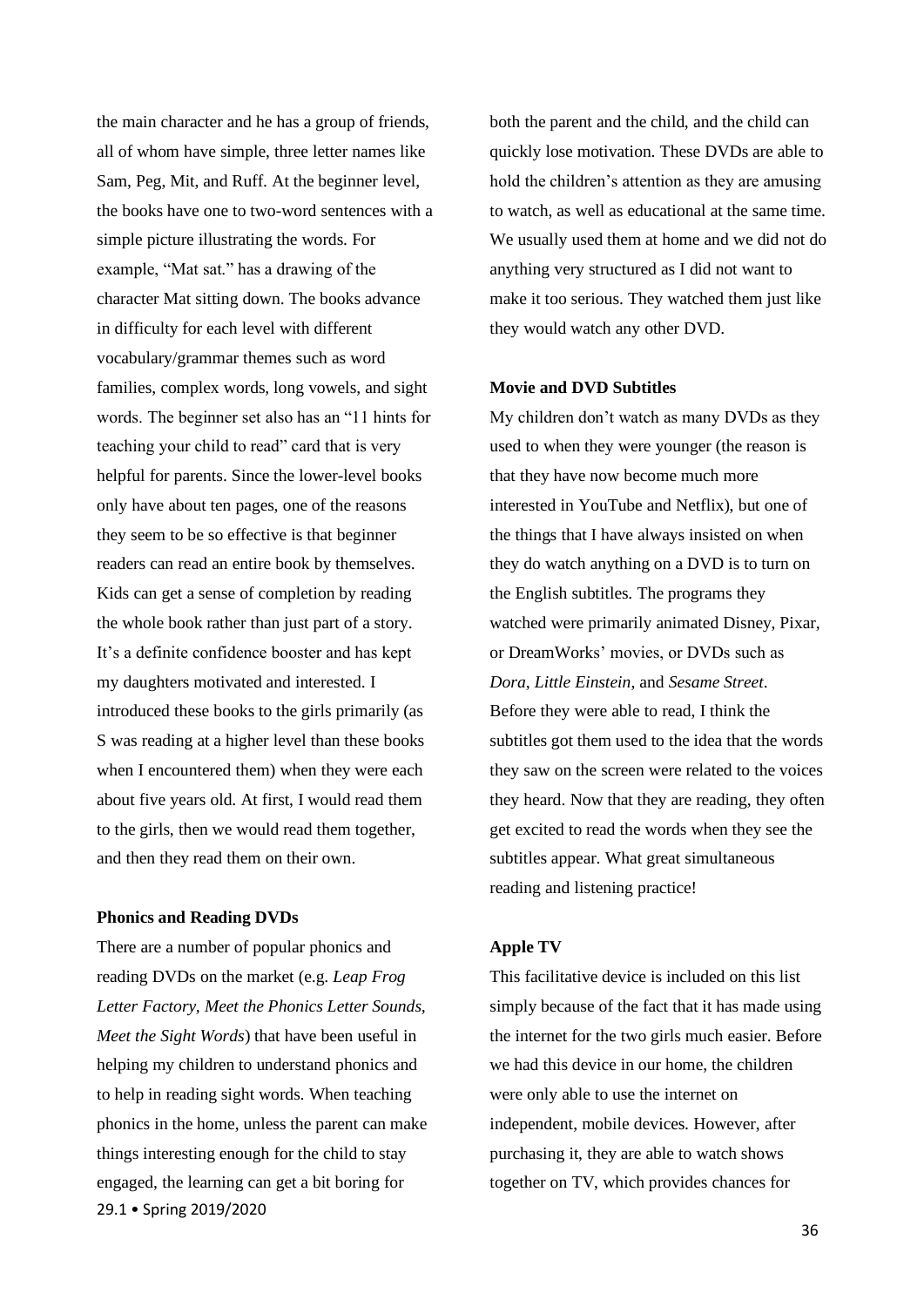interaction and communication with each other. Often they will talk about the shows they watched together or repeat/act out some of the scenes they saw or language they heard.

## **YouTube/Netflix**

Unquestionably, there are many opinions about children watching YouTube and other streaming services. Concerns over safety are definitely a very real thing and it can be quite scary as a parent if we are not closely monitoring what is being watched. That being said, our family has not had too many issues with our children encountering inappropriate material. There have been times when I have had to step in and tell them that they should not be watching something. Yet overall, it seems that YouTube and Netflix have especially provided them with a lot of natural English vocabulary that they would not have gotten without having watched them. Netflix has especially provided plenty of material that they can access safely. While I wouldn't watch the majority of things they watch on YouTube, (like *Annoying Orange*, *Lizzy Capri*, or *Collins Key*), there are many shows/series that we can watch together on Netflix, such as cooking/food shows, nature programs, and movies.

29.1 • Spring 2019/2020 Considering the fact that they are surrounded by Japanese outside the home on a daily basis and they don't have English language support from peers, by viewing English shows and movies on these two applications, they are learning words, phrases, and aspects about culture that they couldn't have otherwise. As for S, he does not watch much TV these days, but he does watch YouTube on his cell phone and reads novels and National Geographic, so he is learning vocabulary and Western culture in those ways.

## **EIKEN Tests**

Finally, as my children are all in local, public Japanese schools, they do not receive much formal English instruction or practice in school. Since S is in his first year of junior high school, he now has an English class at school and is getting some formal English instruction. A and N, however, do not have English class at their elementary school, so they are not receiving much formal English language instruction. Lately, I have been doing EIKEN test practice with all of the children. Basically I will give them a test and have them complete it. We then go over any incorrect answers. Thus, the EIKEN tests have provided both reading and grammar practice for all three children, and since EIKEN offers tests at different proficiency levels, they all can have a sense of accomplishment. While my son has passed Pre-2, he will need to read a more extensive variety of materials to encounter a wider level of vocabulary in order to pass Level 2, Pre-1 and Level 1. His goal is to pass Level 1 before finishing junior high school and therefore realizes that he will need to read more and practice his essay writing. He is now taking the actual EIKEN test at his junior high school (cost ¥5500). The girls have been practicing with Levels 5, 4 and parts of 3 and have enjoyed the experience. There is no writing task until Level 3, so they will need to especially improve their writing to be prepared for the higher levels. Overall, the tests provide invaluable grammar and reading practice for children who are not getting much otherwise, and as they complete